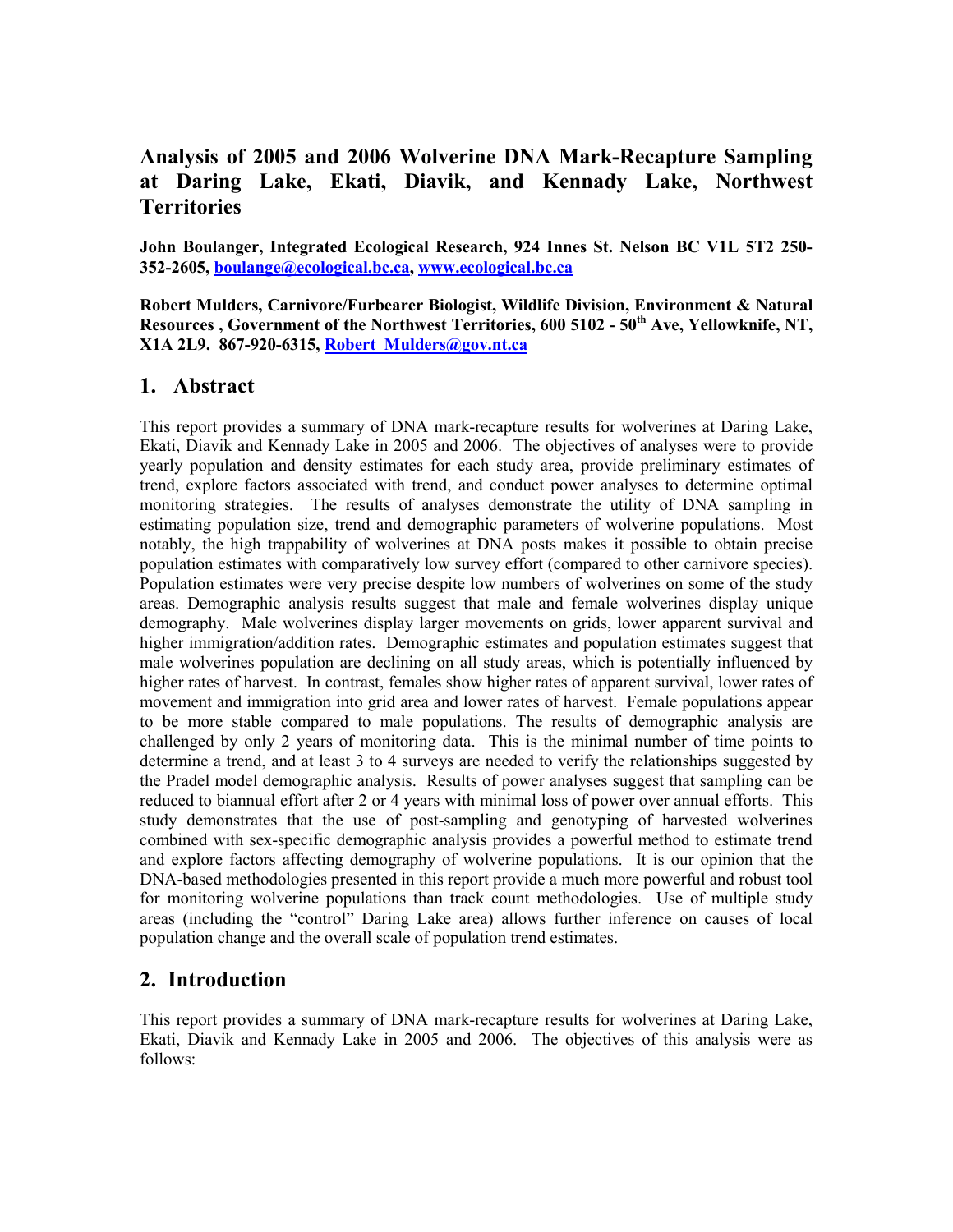- 1. Provide population estimates for each area sampled for 2005 and 2006.
- 2. Provide preliminary estimates of population trend and explore factors influencing trend for each of the areas.
- 3. Provide density estimates for each area sampled.
- 4. The ultimate objective of efforts is to monitor demography over multiple years. We conduct power analyses to explore optimal sampling designs for trend monitoring.

### **3. Methods**

#### **3.1. Field methods**

Boulanger et al. (2005) and Mulders et al. (2007) conducted a detailed analysis of previous DNA sampling efforts at Daring Lake. From this work, a design with 1 bait post in a 3x3 km cell sampled for 2 10 day sessions was determined to strike a reasonable balance between logistical effort and mark-recapture model performance. Sampling was conducted on Daring Lake, Diavik, Ekati and Kennady Lake sampling grids, which deployed 284, 141, 118, and 175 posts per session. The number of posts and configuration of sampling was changed for the Ekati grid in 2006 so that 133 posts were sampled (Figure 1).



**Figure 1:** Arrangement of Daring Lake, Ekati, Diavik, and Kennady Lake DNA grids. One post was placed in each cell for all grids with the exception of Ekati in 2006 where the actual posts sampled is noted.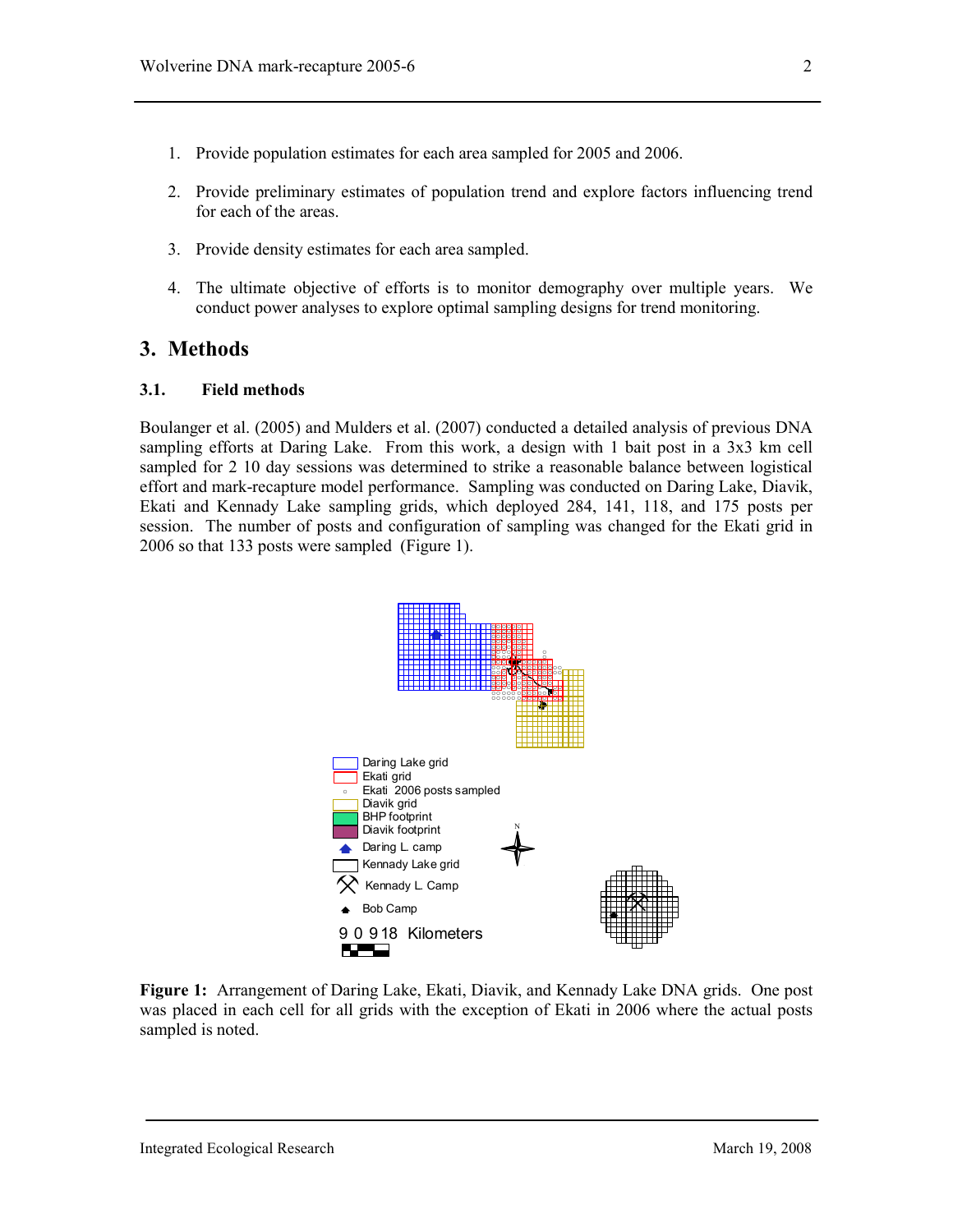### **3.2. Population estimation and trend estimation**

Samples were genotyped using methods detailed in Mulders et al. (2007) and Paetkau (2003). Only one sample was genotyped per bait post per session. Population size and trend for the 2005- 6 data was estimated using the Robust design (Pollock and Otto 1983) Pradel model (Pradel 1996) in program MARK (White and Burnham 1999). Population size and capture probability (p\*) were estimated for each year using the Huggins closed population size model (Huggins 1991) and the change in population size ( $\lambda$ ) as well as apparent survival ( $\phi$ ) and rates of additions between years (f) was estimated using the Pradel model. Apparent survival (φ) is the probability that a wolverine that was on the grid in 2005 would still be on the grid in 2006. It encompasses both deaths and emigration from the sampling grid. Rates of addition (f) is the number of wolverines on the grids in 2006 per wolverine on the grid in 2005. It encompasses both births and immigration of wolverines from outside the grid area between the time in which sampling occurred. Apparent survival and rates of addition are added together to estimate change in population size  $(\lambda)$  for the interval between each sampling occasion. Population rate of change is equivalent to the population size for a given sampling period divided by the population size in the previous sampling period ( $\lambda = N_{t+1}/N_t$ ). Given this, estimates of  $\lambda$  will be 1 with a stable population, less than 1 if the population is declining and greater than 1 if the population is increasing.

We used a meta-analysis approach (Boulanger et al. 2002) that considered all the sampling grids for 2005 and 2006 for the MARK analysis. This increased estimate precision by combining sample sizes and also allowed us to explore factors affecting demography and capture probabilities (Figure 2) by comparing the demography of each study area. This approach also allowed separation of study-specific trend and demography from overall trends in wolverine populations.



**Figure 2**: A conceptual diagram of meta-analysis approach to trend monitoring analysis. Data was pooled from study areas to estimate capture probabilities (p). Covariates were used to describe differences in demography (λ-rate of population change, f-rate of additions, and φapparent survival) between study areas.

Sex and grid were entered as groups in this analysis resulting in 8 groups (2 sexes X 4 grids). Models were built that considered sex-specific, grid-specific and year-specific capture probabilities and demographic parameters. In addition, the area of sampling grids was entered as a covariate based upon the hypothesis that wolverines would show higher fidelity to sampling grids that were larger. We also estimated the proportional removal of harvested wolverines for each grid as the number of wolverines that were identified on grids in 2005 that were harvested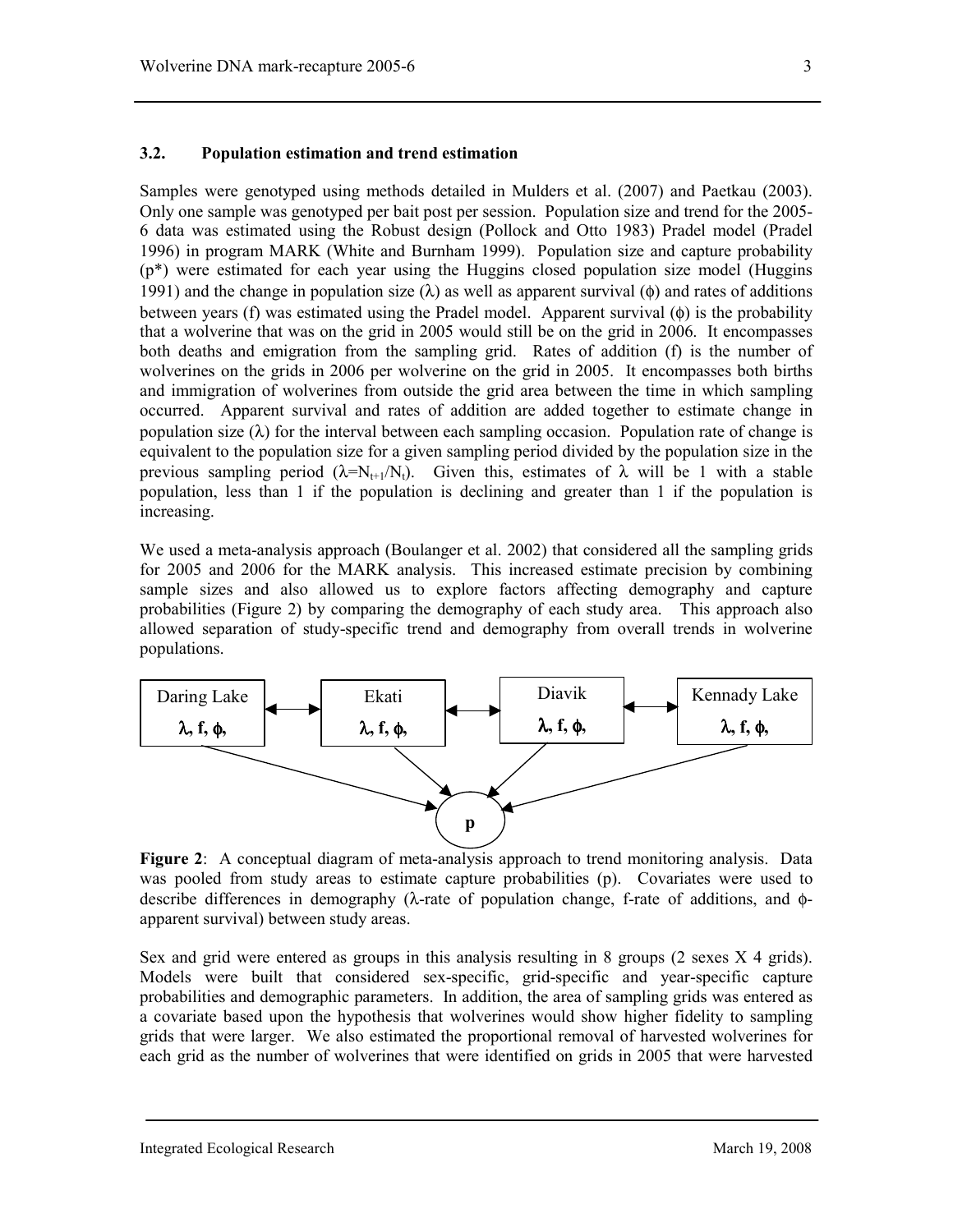(and genotyped) divided by the population estimate for the given sampling grid in 2005. This was done for each sex and entered as a covariate to apparent survival in the analysis.

The fit of models was evaluated using the Akaike Information Criterion (AIC) index of model fit. The model with the lowest AICc score was considered the most parsimonious, thus minimizing estimate bias and optimizing precision (Burnham and Anderson 1998). The difference in AICc values between the most supported model and other models (∆AICc) was also used to evaluate the fit of models when their AICc scores were close. In general, any model with a ∆AICc score of less than 2 was worthy of consideration.

Population size was also estimated using the Lincoln-Peterson estimator (Lincoln 1930). These estimates were compared with the MARK estimates to explore gains in precision with the metaanalysis approach.

#### **3.3. Estimation of density**

It was very likely that closure was violated to different degrees given the different sizes of sampling grids. Therefore, density of wolverines was estimated to allow further comparison of sampling areas. Program DENSITY (Efford 2004, Efford et al. 2004, Efford et al. 2007) was used to estimate density. Program DENSITY estimates the spatial dispersion of wolverines that are captured repeatedly to estimate the amount of area that wolverines covered during sampling, as well as home range centers for wolverines. Using this information, the capture probabilities of wolverines at their home range center  $(g_0)$ , spatial dispersion of movements (σ) around the home range center, population size, and density are estimated. The actual shape and configuration of the sampling grid is used in the estimation process therefore accounting for the affect of studyarea size and configuration on the degree of closure violation and subsequent density estimates. We used a recently developed form of DENSITY that uses a maximum likelihood approach to estimate model parameters (Efford et al. 2007). This approach has the advantage that data from multiple studies can be considered simultaneously. In collaboration with Murray Efford (Program DENSITY author, Zoology Department, University of Otago, New Zealand), we built models that allowed capture probabilities at home range center  $(g_0)$ , and spatial dispersion of movements  $(\sigma)$  to be similar for each sex across study areas. This allowed pooling of information from each study area with resulting gains in precision. This model was tested against more general models with sex and area specific  $g_0$  and  $\sigma$  estimates. Fit was evaluated using AICc methods as was done with the MARK analyses.

### **3.4. Exploration of trend monitoring strategies**

We used Monte Carlo simulation with Pradel model robust design (as in previous analysis) to explore how much effort would be required to detect change in wolverine population One of the principal questions was whether it is necessary to sample annually to detect change in population size. For example, once the majority of wolverines are genotyped in a study area (i.e. after a few years of surveys) then perhaps the survey effort can be reduced to bi-annual surveys. To explore this further designs were simulated in which surveys were bi-annual after 2 or 4 years of initial surveys (Table 1).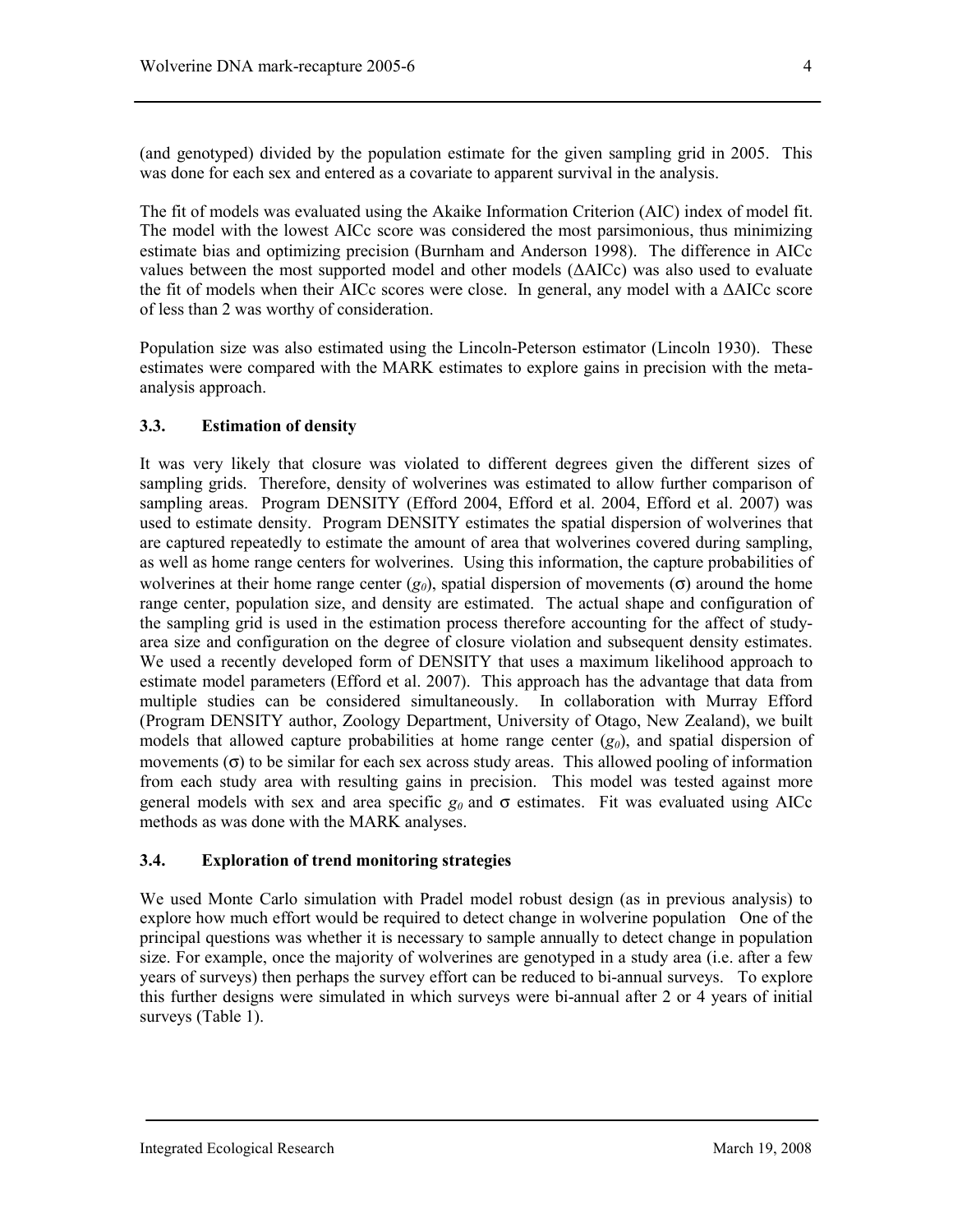| Table 1: Sampling designs simulated. |              |               |          |                |               |   |              |    |  |  |
|--------------------------------------|--------------|---------------|----------|----------------|---------------|---|--------------|----|--|--|
| Design Simulations                   |              | Years sampled |          |                |               |   |              |    |  |  |
|                                      |              |               | $\sim$ 4 | $\overline{4}$ | $\mathcal{L}$ | 6 |              | X. |  |  |
| Annual                               |              |               |          | $\mathbf{x}$   | $X$ $X$       |   | $\mathbf{x}$ |    |  |  |
| bi-annual after 2 yrs                | $\mathbf{x}$ |               |          |                |               |   |              |    |  |  |
| bi-annual after 4 yrs                |              |               |          |                |               |   |              |    |  |  |

**Table 1: Sampling designs simulated.** 

Parameters for simulations were based upon estimates from the robust design Pradel model analysis with 2 years of data from this study as well as estimates from the 3 years of monitoring data at Daring Lake. Simulations were run for initial population sizes of 20, 40, and 80 wolverines which was the range of wolverines estimated on a single grid (20) and all grids combined (80). An even sex ratio of wolverines was assumed. Models that assumed sex-specific demographic rates were used for data generation. Models that assumed sex-specific or pooled demographic rates were used for estimation of parameters. All simulations were conducted using the program MARK simulation module.

Estimates of  $\lambda$  (symbolized as  $\hat{\lambda}$ ) from Pradel models were evaluated in terms of percent relative bias, coefficient of variation, and confidence interval coverage. Percent relative bias is an estimate of bias standardized for the magnitude of the true parameter value  $(\lambda)$ .

$$
P.R.B. = \frac{\hat{\lambda} - \lambda}{\lambda} \times 100
$$

Percent relative bias should be approximately  $\pm$  5% for an estimate to be considered unbiased. Coefficient of variation is an estimate of precision in which the standard error of an estimate is divided by the estimate to standardize error for the magnitude of the estimated value. The standard error of  $\hat{\lambda}$  was determined by the standard deviation of  $\hat{\lambda}$  from replicated simulated trials divided by the mean estimate of  $\lambda$  from replicated trials.

$$
CV(\hat{\lambda}) = \frac{S.E.(\hat{\lambda})}{\hat{\lambda}} \times 100
$$

Coefficient of variation should be less than 10% for estimates of  $\lambda$  if an estimator is considered to be precise enough for use in management.

A z-test test was used to determine power to detect a difference in trends from that of a stable population with  $\lambda=1$  (Anderson et al. 1995). The null hypothesis for this test is  $\lambda=1$  and the alternative hypothesis is  $\lambda \neq 1$ .

$$
Z = \frac{1 - \hat{\lambda}}{SE(\hat{\lambda})}
$$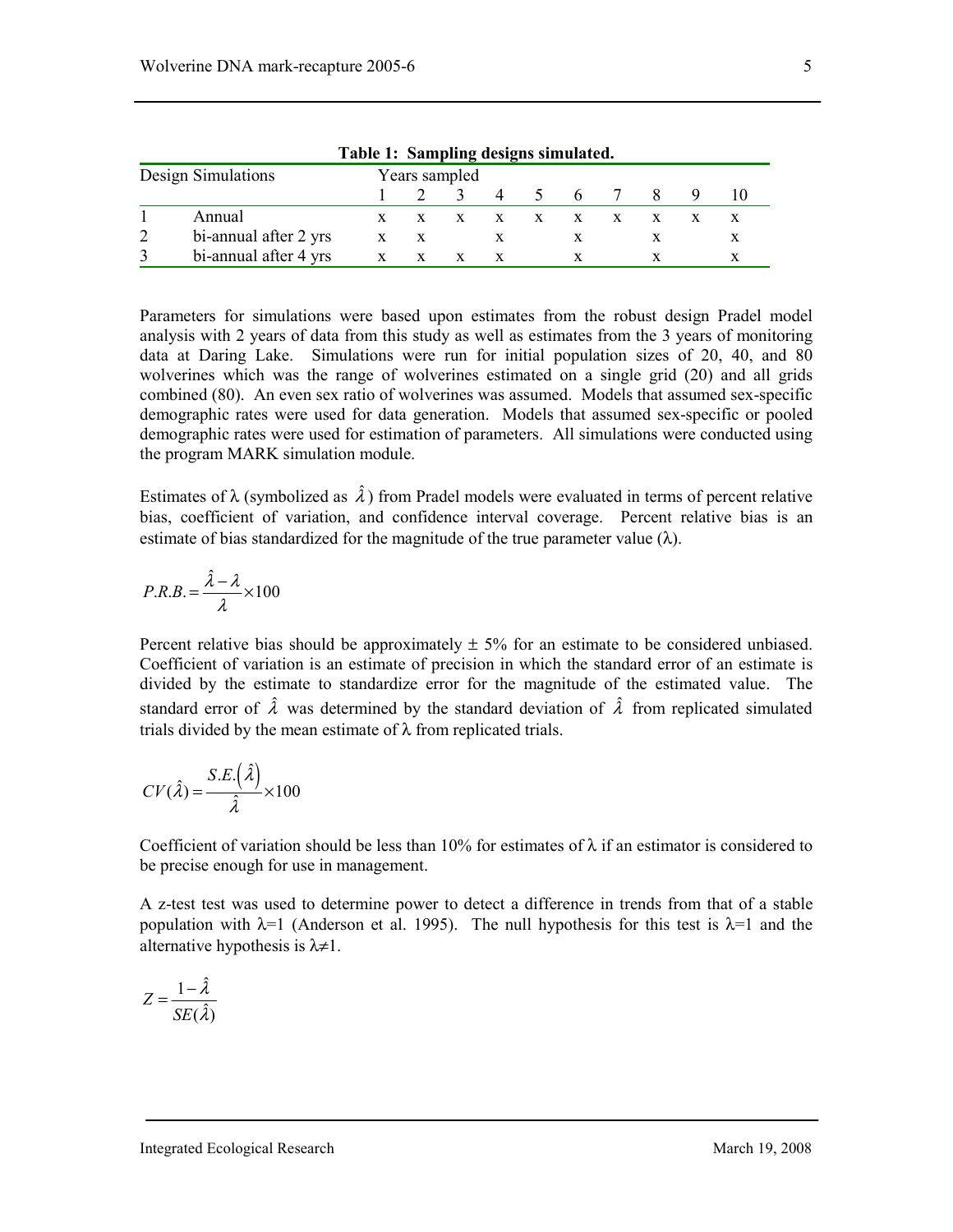Z was distributed as a normal variate. For all simulations  $\alpha$ , the type 1 error rate was set to 0.2. The proportion of tests which rejected the null hypothesis of  $\lambda=1$  (given true known values of  $\lambda$ ) was used as an estimate of power. At least 500 simulations were run for all simulation treatments.

## **4. Results**

### **4.1. General results**

In general, sampling for wolverines was very effective with most individuals being captured multiple times in each of the study areas (Table 2). Multiple captures were tallied by considering the number of different captures of an individual at different bait posts during different sessions. For example, at Daring Lake in 2005 both male and female wolverines were captured on average 8.4 times with some females being captured up to 36 times. Information from multiple captures was used to model capture probability variation and estimate density.

| Area               | <b>Sex</b> | Individual captures |      |              |                |                |      |      |              |                |     |
|--------------------|------------|---------------------|------|--------------|----------------|----------------|------|------|--------------|----------------|-----|
|                    |            | 2005                |      |              |                |                | 2006 |      |              |                |     |
|                    |            | Mean                | Std  | $\mathsf{n}$ |                | Min Max        | Mean | Std  | $\mathsf{n}$ | Min            | Max |
| Daring Lake        | Female     | 8.4                 | 9.4  | 17           | 1              | 36             | 9.6  | 8.9  | 16           | 1              | 33  |
|                    | Male       | 9.1                 | 9.0  | 21           | 1              | 27             | 10.6 | 11.6 | 17           | 1              | 44  |
|                    | Pooled     | 8.8                 | 9.1  | 38           | 1              | 36             | 10.1 | 10.2 | 33           | 1              | 44  |
| Diavik             | Female     | 3.1                 | 1.9  | 13           | 1              | $\overline{7}$ | 5.6  | 5.6  | 14           | 1              | 23  |
|                    | Male       | 8.9                 | 11.1 | 11           | 1              | 37             | 7.9  | 9.7  | 8            | 1              | 29  |
|                    | Pooled     | 5.8                 | 8.0  | 24           | 1              | 37             | 6.4  | 7.2  | 22           | 1              | 29  |
| Ekati              | Female     | 4.1                 | 2.4  | 9            | 1              | 8              | 4.4  | 3.7  | 9            | 1              | 11  |
|                    | Male       | 5.5                 | 3.9  | 12           | 1              | 14             | 5.6  | 3.5  | 5            | $\overline{2}$ | 9   |
|                    | Pooled     | 4.9                 | 3.4  | 21           | 1              | 14             | 4.9  | 3.5  | 14           | 1              | 11  |
| Kennady LakeFemale |            | 12.8                | 9.2  | 9            | $\overline{2}$ | 33             | 6.6  | 4.9  | 11           | 1              | 16  |
|                    | Male       | 4.6                 | 4.3  | 8            | $\mathbf{1}$   | 14             | 5.3  | 8.3  | 6            | 1              | 22  |
|                    | Pooled     | 8.9                 | 8.3  | 17           | 1              | 33             | 6.2  | 6.1  | 17           | 1              | 22  |

| Table 2: Statistics for the number of captures of unique individuals for the duration of |
|------------------------------------------------------------------------------------------|
| sampling as a function of sex and area sampled                                           |

Multiple captures of individuals within sessions were pooled for mark-recapture analysis. Summary statistics and capture probability estimates (Table 3) suggested that sampling was highly efficient with capture probabilities above 0.5 for all projects. These results suggest that the Lincoln Peterson estimator or simpler mark-recapture models should be reasonably robust to capture probability variation (due to the high capture probabilities of wolverines).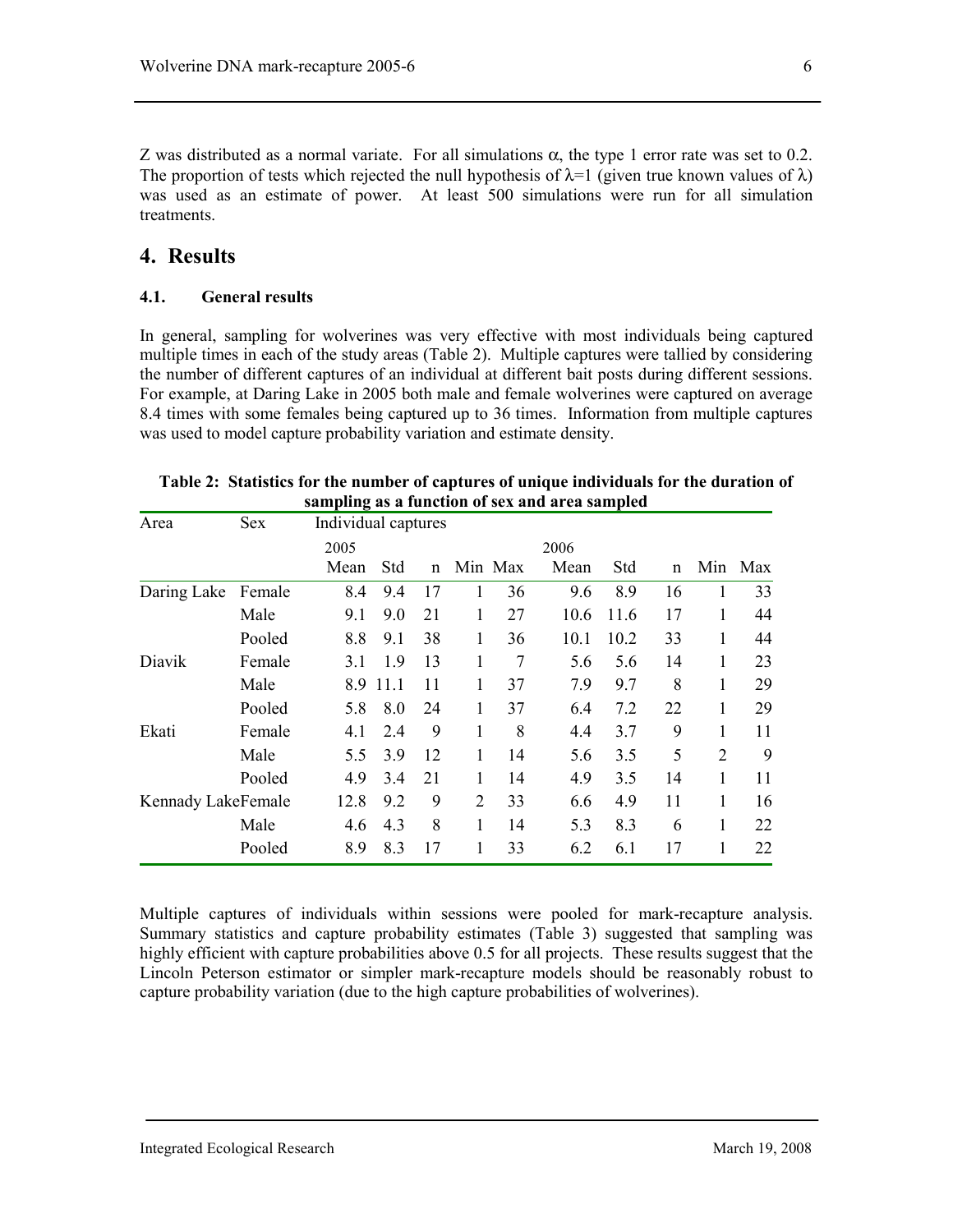| Area    | Sex     | Year | Wolverines<br>captured          |                |                |                | Capture<br>probability |
|---------|---------|------|---------------------------------|----------------|----------------|----------------|------------------------|
|         |         |      | Individuals $1st$ session $2nd$ |                | session        | Both           |                        |
| Daring  | Females | 2005 | 17                              | 12             | 14             | 9              | 0.70                   |
|         |         | 2006 | 16                              | 14             | 13             | 11             | 0.82                   |
|         | Males   | 2005 | 21                              | 17             | 17             | 13             | 0.76                   |
|         |         | 2006 | 17                              | 11             | 17             | 11             | 0.82                   |
|         | Pooled  | 2005 | 38                              | 29             | 31             | 22             | 0.73                   |
|         |         | 2006 | 33                              | 25             | 30             | 22             | 0.81                   |
| Diavik  | Females | 2005 | 13                              | 12             | 7              | 6              | 0.68                   |
|         |         | 2006 | 14                              | 9              | 13             | 8              | 0.75                   |
|         | Males   | 2005 | 11                              | 10             | 7              | 6              | 0.73                   |
|         |         | 2006 | 8                               | 6              | 6              | 4              | 0.67                   |
|         | Pooled  | 2005 | 24                              | 22             | 14             | 12             | 0.70                   |
|         |         | 2006 | 22                              | 15             | 19             | 12             | 0.72                   |
| Ekati   | Females | 2005 | 9                               | 7              | 7              | 5              | 0.71                   |
|         |         | 2006 | 10                              | 10             | $\overline{4}$ | $\overline{4}$ | 0.70                   |
|         | Males   | 2005 | 12                              | 10             | 11             | 9              | 0.86                   |
|         |         | 2006 | 8                               | 6              | 6              | $\overline{4}$ | 0.67                   |
|         | Pooled  | 2005 | 21                              | 17             | 18             | 14             | 0.80                   |
|         |         | 2006 | 18                              | 16             | 10             | 8              | 0.65                   |
| Kennady | Females | 2005 | 9                               | 8              | 9              | 8              | 0.94                   |
|         |         | 2006 | 11                              | 8              | 11             | 8              | 0.86                   |
|         | Males   | 2005 | 8                               | 3              | 7              | $\overline{2}$ | 0.48                   |
|         |         | 2006 | 6                               | $\overline{3}$ | 5              | $\overline{2}$ | 0.53                   |
|         | Pooled  | 2005 | 17                              | 11             | 16             | 10             | 0.77                   |
|         |         | 2006 | 17                              | 11             | 16             | 10             | 0.77                   |
|         |         |      |                                 |                |                |                |                        |

| Table 3: Summary statistics for 2005-6 sampling grids. Estimates are summarized by area          |
|--------------------------------------------------------------------------------------------------|
| and sex. The number of wolverines captured in the first session $(n1)$ , second session $(n2)$ , |
| number of wolverine caught in both session (m2), number of total individual wolverines           |
| captured $(M_{t+1})$ , and Lincoln Petersen model estimates of capture probability.              |

Some wolverines were captured on more than 1 sampling grid due to the close proximity of the Daring Lake, Ekati and Diavik grids. Notably, 3, 2, and 1 female were captured on the Daring Lake-Ekati, Daring Lake-Diavik, and Ekati-Diavik grids respectively. For males, 4 and 2 were captured on the Daring Lake-Ekati and Ekati-Diavik grids respectively.

Table 4 summarizes known mortalities (harvested) of individuals previously identified in the post samples. Some samples were collected after the 2006 DNA sampling. All mortalities were male except at Daring Lake where 1 female was harvested between 2005 and 2006 and 2 females were harvested after 2006 DNA sampling efforts. Two males were harvested that were detected in post samples on both the Ekati and Diavik grids and these are categorized as Diavik-Ekati in Table 4.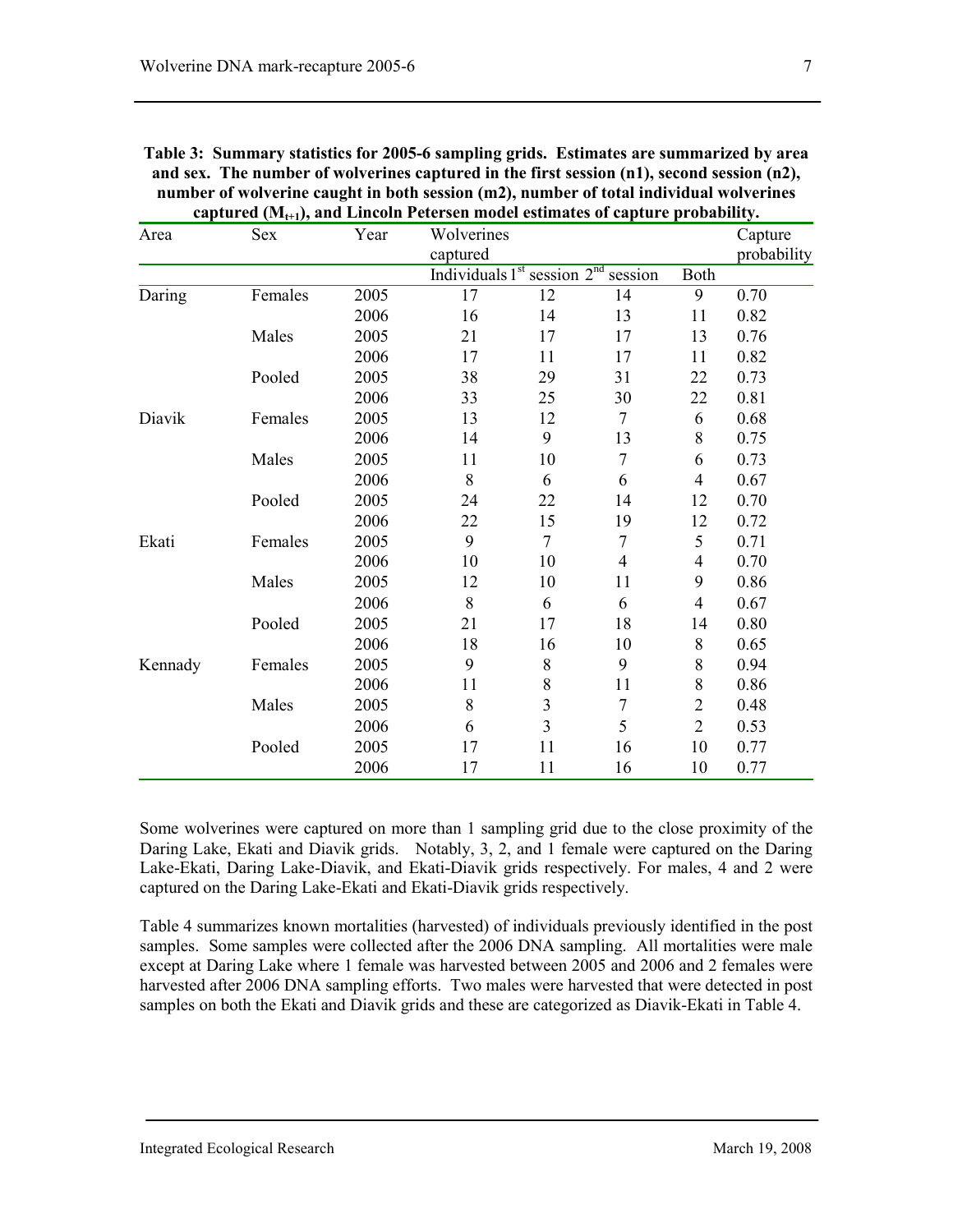**Table 4: Summary of wolverines captured in post samples that were harvested (and carcass sample genotyped). All wolverines were male except those noted in parenthesis that were female. Two male wolverines that were captured on both the Ekati and Diavik grids were harvested and these are categorized under Diavik-Ekati. The interval corresponds to when the carcass was collected relative to DNA post sampling** 

|                    |        | WHEN THE CALCASS WAS CONCLUCU LETALIVE TO DIVIN DOST SAMPHING |                    |
|--------------------|--------|---------------------------------------------------------------|--------------------|
| Project            | 2005-6 | After $2006A$                                                 | <b>Grand Total</b> |
| Daring             | 3(1)   | 0(2)                                                          |                    |
| Diavik             |        |                                                               |                    |
| Diavik-Ekati       |        |                                                               |                    |
| Kennady            |        |                                                               |                    |
| <b>Grand Total</b> |        |                                                               |                    |

<sup>A</sup>Wolverines were harvested after 2006 DNA sampling occurred

#### **4.2. Summary of wolverine spatial distribution**

The distribution of captures of wolverines was indexed by the number of captures at bait posts (Figures 2 and 3). It can be seen that the distribution of wolverines was not uniform with some bait posts receiving no hits but others receiving hits during both sampling sessions. Only one sample was analyzed per post/session and therefore it was entirely possible that some posts received more than 2 hits. The configuration of posts in the sampling grid was slightly different for Ekati in 2006 as noted in Figure 2.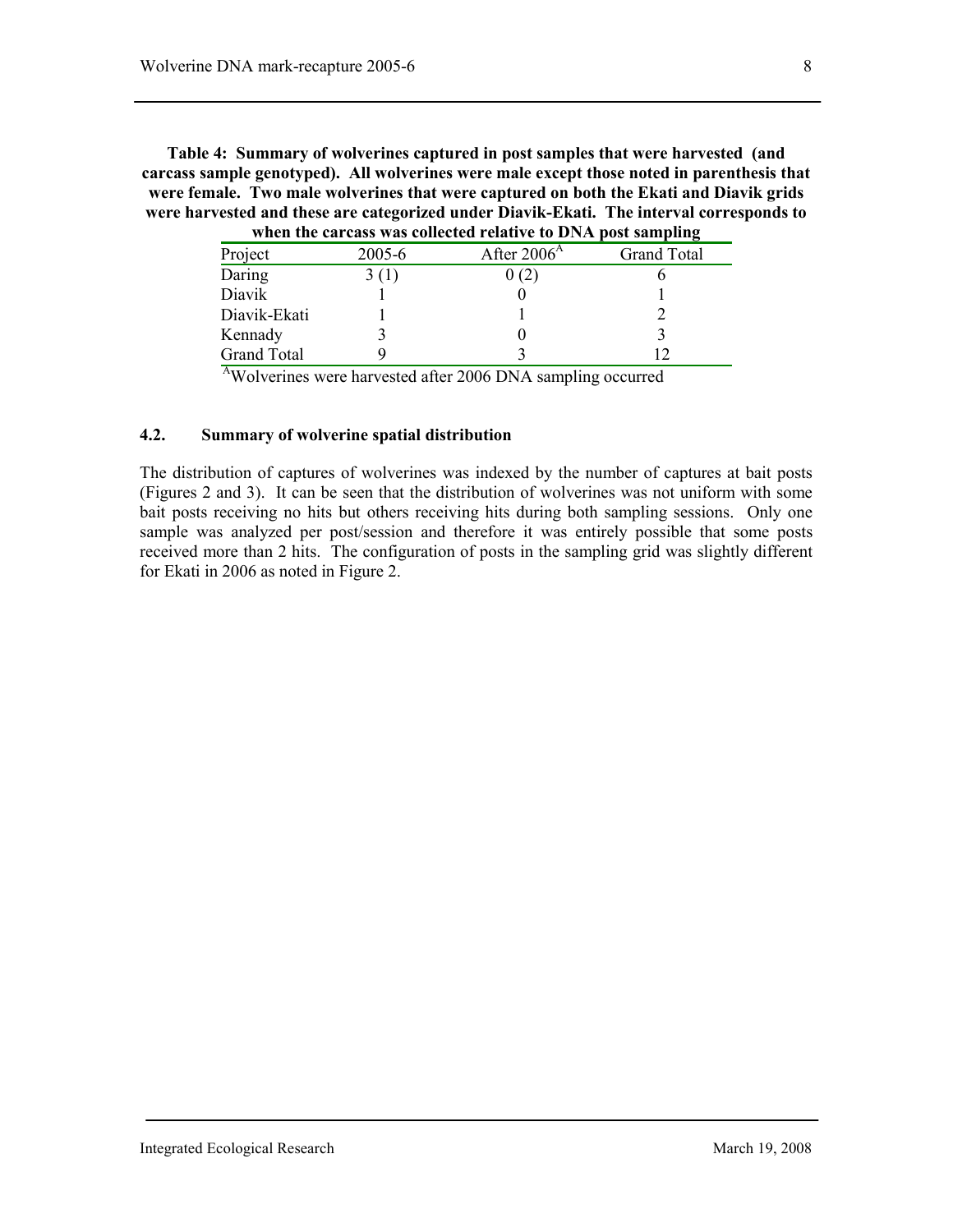

**Figure 3:** Distribution of wolverines on sampling grids as indexed by the number of captures at bait posts for the Daring Lake, Ekati and Diavik study areas for 2005 and 6. Each bait post could receive up to 2 captures (since only 1 sample per session was analyzed). The posts sampled were different in 2006 in Ekati as noted. Only the posts sampled each year are shown.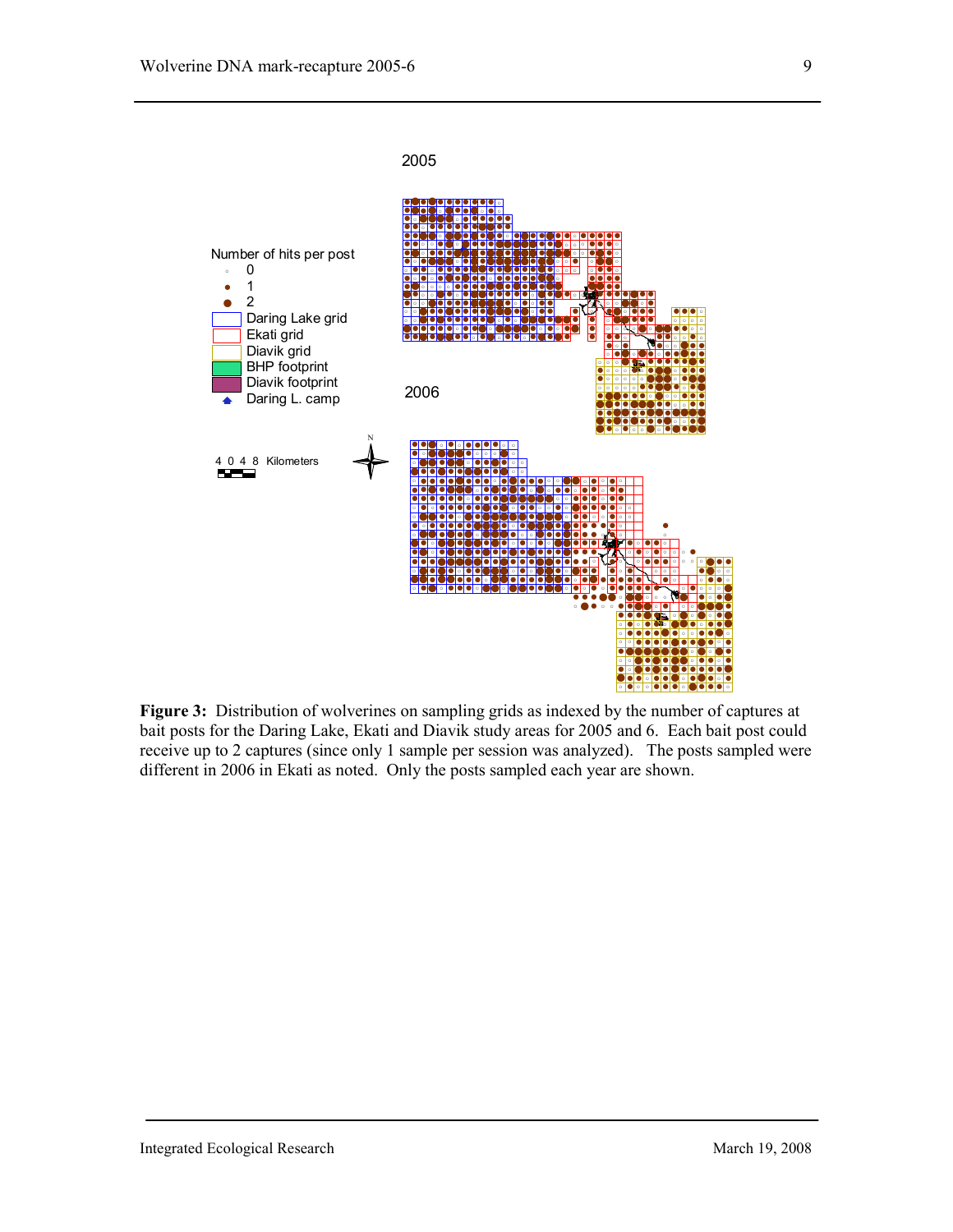

**Figure 4:** Distribution of wolverines on sampling grids as indexed by the number of captures at bait posts for the Kennady Lake study area for 2005 and 6. Each bait post could receive up to 2 captures (since only 1 sample per session was analyzed).

To explore fidelity and movement of individual wolverines identified in DNA sampling we linked mean capture locations of wolverines that were captured in 2005 and 2006 with lines (Figures 5 and 6). We also noted individuals that were known mortalities. In general, a higher level of fidelity, and minimal movement of female wolverines can be seen based upon a large number of home range centers for individuals that are close together for successive years (linked together by lines in Figures 5 and 6). In contrast, males exhibited larger movements, and more males were only captured for 1 year suggesting higher mortality and/or lower fidelity.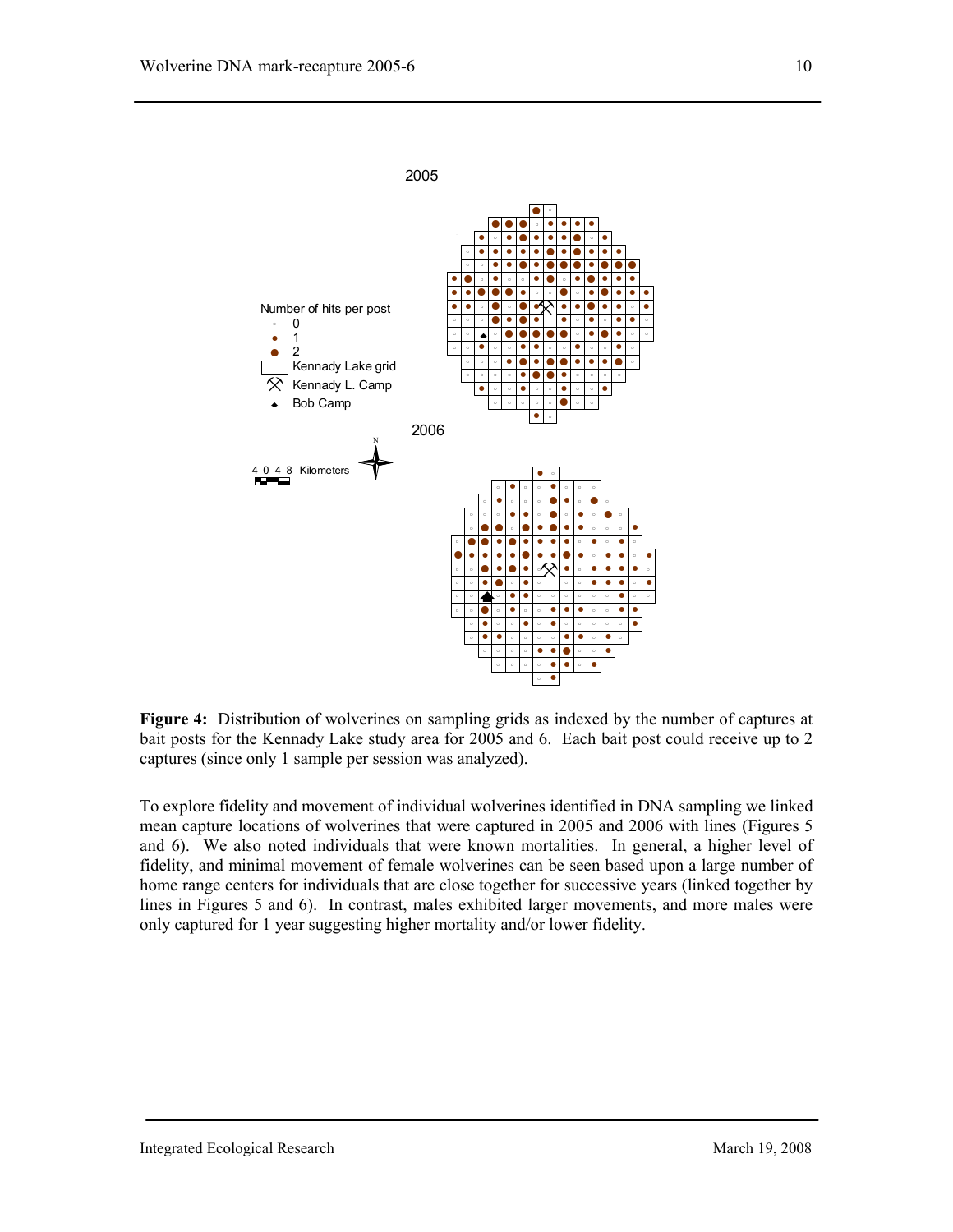

**Figure 5:** Distribution of wolverines on sampling grids as indexed by mean capture location for the Daring Lake, Ekati, and Diavik study areas for 2005 and 2006. The mean capture locations for wolverines captured in multiple years are connected by a line. A mortality symbol was placed over the home range center for wolverines that were harvested.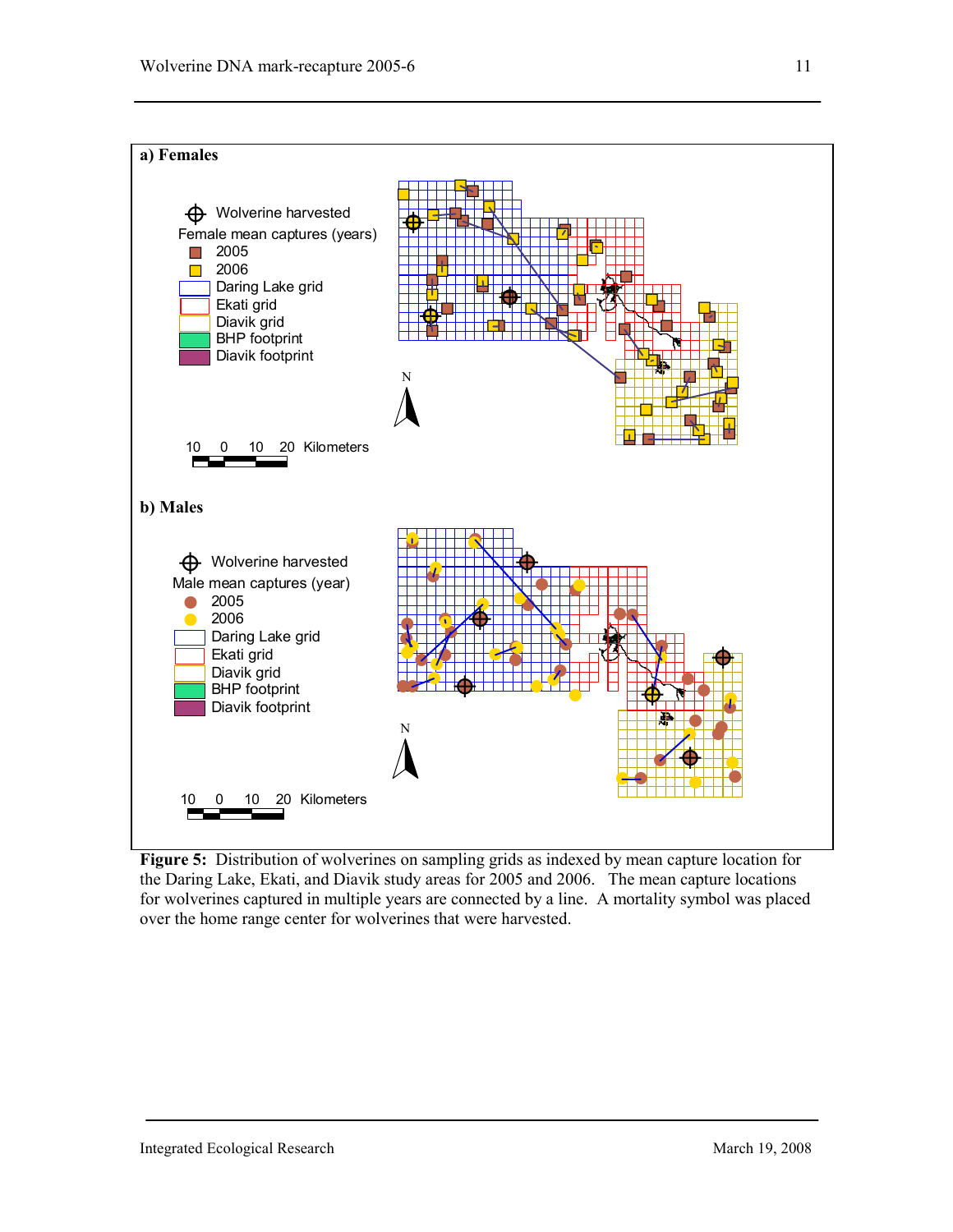

**Figure 6:** Distribution of wolverines by sex on sampling grids as indexed by mean capture location in 2005 and 6 for the Kennady Lake study areas. The mean capture locations for wolverines captured in multiple years are connected by a line. Wolverines with no lines were only captured in one of the 2 years. A mortality symbol was placed over the home range center for wolverines that were harvested.

### **4.3. Population size, trend, and demography**

The Pradel/Huggins model robust design was used to obtain population estimates and estimates of trend and demography. Results of model selection analysis suggest that apparent survival was most influenced by sex of wolverine and the size of the grid area for male wolverines (Model 1, Table 5). Rates of addition (births and immigration) were also influenced by sex of wolverine. Capture probabilities were similar between sexes as shown by relatively low support of a model with sex-specific capture probabilities (Model 8). In addition there was minimal suggestion of a behavioural response to trapping as indicated by low support of a model with sex-specific capture and recapture rates (Model 15). Many models were supported by data as indicated by delta AICc values of less than 2.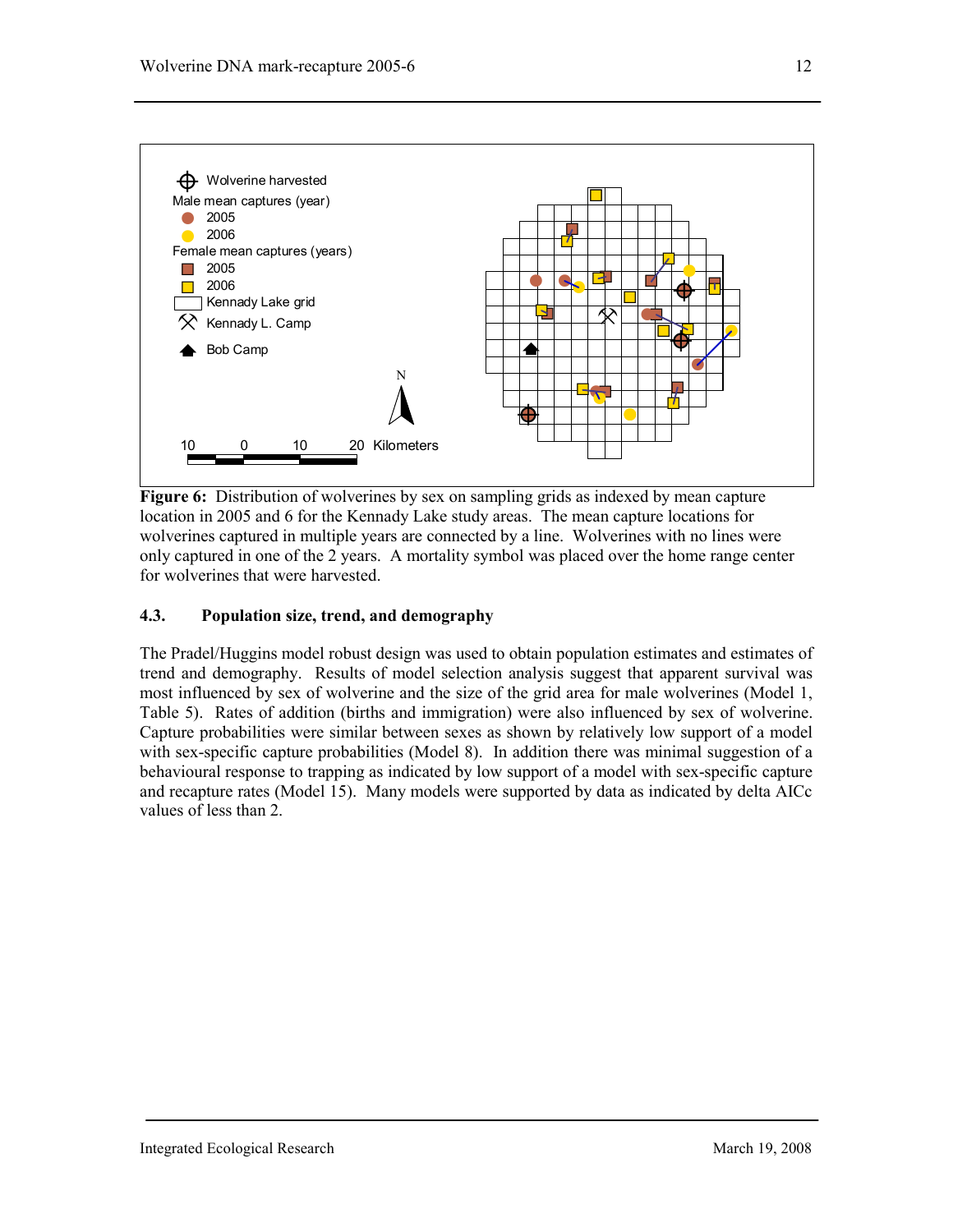| $(AIC_c)$ , the difference in $AIC_c$ values between the <i>i</i> th model and the model with the lowest<br>AIC <sub>c</sub> value ( $\Delta_i$ ), Akaike weights ( $w_i$ ), number of parameters (K) and model deviance are<br>presented |     |                                                  |  |            |           |  |                                        |  |
|-------------------------------------------------------------------------------------------------------------------------------------------------------------------------------------------------------------------------------------------|-----|--------------------------------------------------|--|------------|-----------|--|----------------------------------------|--|
| No Apparent survival $(\phi)$ Additions $(f)$                                                                                                                                                                                             |     | Capture prob. $(p^*)$<br>Recapture prob. $(c^*)$ |  |            |           |  | AICc $\triangle$ AICc $w_i$ K Deviance |  |
| 1 $sex + GA_{males}^A$                                                                                                                                                                                                                    | sex | constant                                         |  | 638.8 0.00 | $0.159$ 6 |  | 626.6                                  |  |

**Table 5: AICc model selection for Pradel trend analysis. Akaike Information Criteria** 

| 1                         | $\overline{A}$<br>$sex + GA_{males}$        | sex                         | constant              | 638.8 | 0.00  | 0.159 | 6  | 626.6 |
|---------------------------|---------------------------------------------|-----------------------------|-----------------------|-------|-------|-------|----|-------|
| $\overline{2}$            | sex                                         | sex                         | constant              | 640.0 | 1.09  | 0.092 | 5  | 629.8 |
| 3                         | $sex + GA$ <sub>males</sub>                 | $sex+GA$                    | constant              | 640.1 | 1.18  | 0.088 | 7  | 625.7 |
| 4                         | $sex + GA$ <sub>males</sub>                 | $sex + GA$ <sub>males</sub> | constant              | 640.1 | 1.23  | 0.086 | 7  | 625.7 |
| 5                         | sex*GA                                      | sex                         | constant              | 640.2 | 1.36  | 0.080 | 7  | 625.9 |
| 6                         | $sex+GA$                                    | sex                         | constant              | 640.7 | 1.82  | 0.064 | 6  | 628.4 |
| 7                         | project*sex $(F)$ + GA <sub>males</sub> sex |                             | constant              | 640.7 | 1.83  | 0.064 | 9  | 622.1 |
| 8                         | $sex + GA$ <sub>males</sub>                 | sex                         | sex                   | 640.8 | 1.87  | 0.062 | 7  | 626.4 |
| 9                         | $sex+GA_{males} + harvest$                  | sex                         | constant              | 641.0 | 2.09  | 0.056 | 7  | 626.6 |
| 10                        | sex                                         | $sex+GA$ <sub>males</sub>   | constant              | 641.4 | 2.48  | 0.046 | 6  | 629.1 |
| 11                        | sex                                         | sex                         | sex                   | 641.8 | 2.93  | 0.037 | 6  | 629.5 |
| 12                        | $sex+GA$                                    | $sex+GA$                    | constant              | 641.9 | 3.01  | 0.035 | 7  | 627.5 |
| 13                        | sex                                         | sex                         | year                  | 642.1 | 3.17  | 0.032 | 6  | 629.8 |
| 14                        | sex                                         | sex                         | $sex+GA$              | 642.5 | 3.60  | 0.026 | 7  | 628.1 |
| 15                        | $sex + GA$ <sub>males</sub>                 | sex                         | $p^*(sex)$ $c^*(sex)$ | 642.6 | 3.73  | 0.025 | 9  | 624.0 |
|                           | $16$ sex+GA                                 | sex                         | sex                   | 642.7 | 3.77  | 0.024 | 7  | 628.3 |
| 17                        | sex*project                                 | sex                         | constant              | 644.1 | 5.20  | 0.012 | 8  | 627.6 |
| 18                        | sex                                         | sex                         | sex                   | 644.7 | 5.81  | 0.009 | 8  | 628.2 |
| 19                        | constant                                    | constant                    | $p^*(sex)$ $c^*(sex)$ | 646.6 | 7.72  | 0.003 | 6  | 634.3 |
| 20                        | sex+project                                 | sex+project                 | constant              | 649.5 | 10.65 | 0.001 | 11 | 626.6 |
| 21                        | constant                                    | constant                    | constant              | 650.7 | 11.79 | 0.000 | 3  | 644.6 |
| 22                        | constant                                    | constant                    | $p^*$ (.) $c^*$ (.)   | 651.9 | 13.05 | 0.000 | 4  | 643.8 |
| 23                        | GA                                          | sex                         | constant              | 654.2 | 15.29 | 0.000 | 5  | 644.0 |
|                           | 24 project                                  | constant                    | constant              | 654.7 | 15.80 | 0.000 | 6  | 642.4 |
| 25                        | constant                                    | project                     | project               | 656.1 | 17.19 | 0.000 | 6  | 643.8 |
|                           | 26 project                                  | project                     | project               | 660.1 | 21.20 | 0.000 | 9  | 641.5 |
| 27                        | project                                     | project                     | project               | 665.4 | 26.52 | 0.000 | 12 | 640.3 |
| $\Delta$ $\sim$ $\lambda$ |                                             |                             |                       |       |       |       |    |       |

<sup>A</sup>GA refers to the area of each sampling grid. The effect of sampling grid area was modeled exclusively for males  $(GA<sub>males</sub>)$  or for both sexes  $(GA)$ .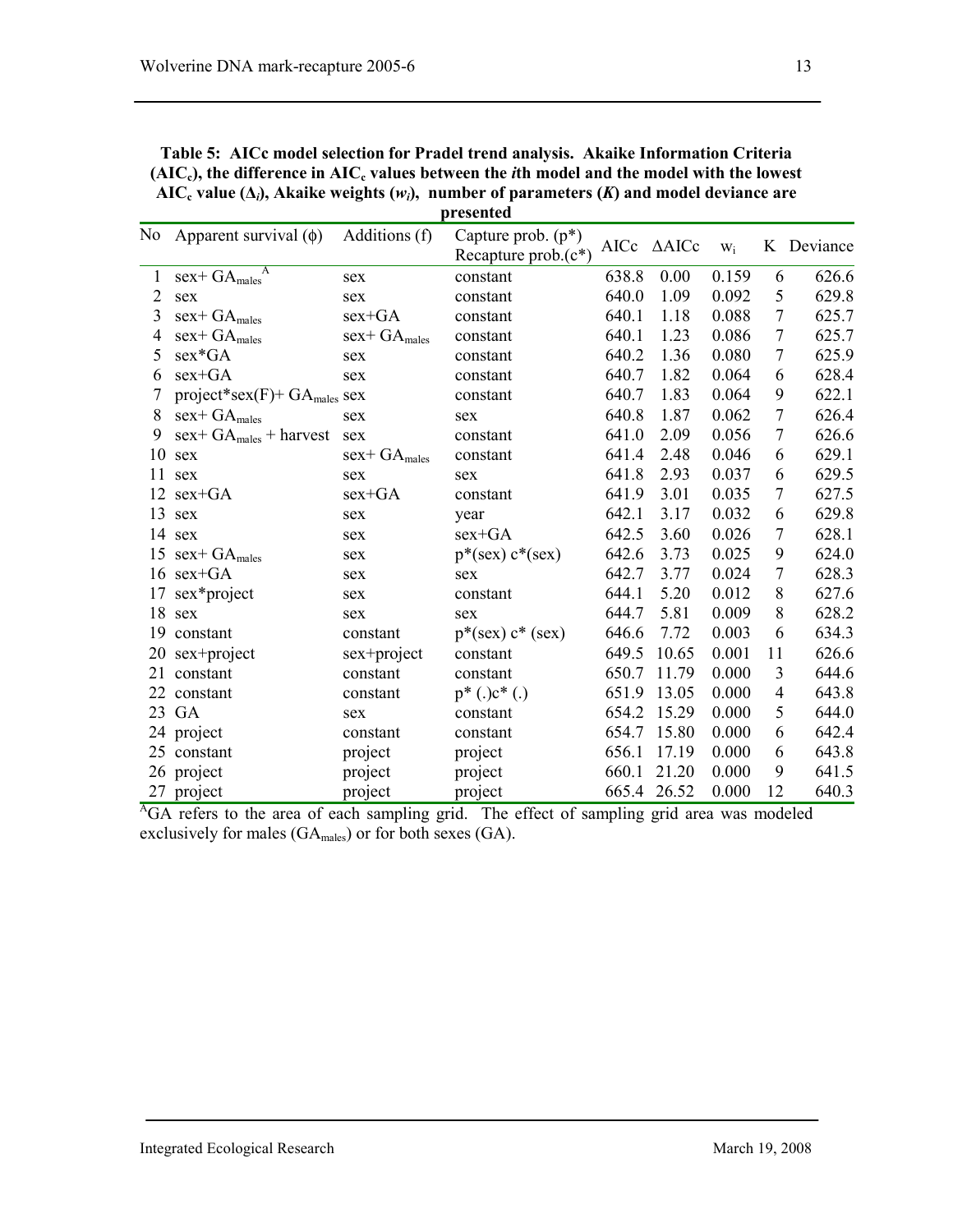Model averaged superpopulation estimates (wolverines that spent time in the study area and surrounding area during sampling) were produced using Huggins models (Table 6). Precision of estimates was good with the coefficient of variation of most estimates being below 10%. Estimates from MARK were close to Lincoln Petersen estimates. One issue with LP estimates was the effect of low number of capture wolverines (Table 3), which prevented estimates of standard error of population size. In contrast, MARK models used information from all projects to estimate capture probability therefore providing more reliable and robust standard error estimates.

| Project           | <b>Sex</b> | Year | $M_{t+1}$ | <b>MARK</b> |           |    |    |           | LP        |      |      |
|-------------------|------------|------|-----------|-------------|-----------|----|----|-----------|-----------|------|------|
|                   |            |      |           | Ñ           | <b>SE</b> | CI |    | $\bf{CV}$ | $\hat{N}$ | SE   | CV   |
| Daring Lake       | Male       | 2005 | 21        | 23          | 1.53      | 22 | 26 | 6.8       | 22        | 1.33 | 6.0  |
|                   |            | 2006 | 17        | 18          | 1.35      | 17 | 21 | 7.4       | 17        |      |      |
|                   | Female     | 2005 | 17        | 18          | 1.22      | 17 | 21 | 6.7       | 19        | 1.63 | 8.8  |
|                   |            | 2006 | 16        | 17          | 1.18      | 16 | 19 | 6.9       | 17        | 0.82 | 5.0  |
|                   | Pooled     | 2005 | 38        | 41          | 2.00      | 39 | 45 | 4.9       | 41        | 2.18 | 5.4  |
|                   |            | 2006 | 33        | 36          | 1.83      | 34 | 39 | 5.1       | 34        | 1.23 | 3.6  |
| Ekati             | Male       | 2005 | 12        | 13          | 1.12      | 12 | 15 | 8.7       | 12        | 0.49 | 4.0  |
|                   |            | 2006 | 8         | 9           | 0.90      | 8  | 10 | 10.3      | 9         | 1.14 | 13.0 |
|                   | Female     | 2005 | 9         | 10          | 0.87      | 9  | 11 | 9.0       | 10        | 1.01 | 10.4 |
|                   |            | 2006 | 10        | 11          | 0.92      | 10 | 13 | 8.6       | 10        |      |      |
|                   | Pooled     | 2005 | 21        | 23          | 1.44      | 22 | 25 | 6.4       | 22        | 1.07 | 4.9  |
|                   |            | 2006 | 18        | 19          | 1.30      | 19 | 22 | 6.7       | 20        | 1.92 | 9.7  |
| Diavik            | Male       | 2005 | 11        | 12          | 1.07      | 11 | 14 | 9.0       | 12        | 0.95 | 8.2  |
|                   |            | 2006 | 8         | 9           | 0.90      | 8  | 10 | 10.4      | 9         | 1.14 | 13.0 |
|                   | Female     | 2005 | 13        | 14          | 1.06      | 13 | 16 | 7.6       | 14        | 1.26 | 9.1  |
|                   |            | 2006 | 14        | 15          | 1.10      | 14 | 17 | 7.3       | 15        | 0.93 | 6.4  |
|                   | Pooled     | 2005 | 24        | 26          | 1.53      | 25 | 29 | 5.9       | 26        | 1.71 | 6.7  |
|                   |            | 2006 | 22        | 24          | 1.44      | 23 | 26 | 6.1       | 24        | 1.69 | 7.1  |
| Kennady Lake Male |            | 2005 | $8\,$     | 9           | 0.89      | 8  | 10 | 10.2      | 10        | 2.11 | 21.8 |
|                   |            | 2006 | 6         | 6           | 0.76      | 6  | 8  | 11.7      | 7         | 1.41 | 20.2 |
|                   | Female     | 2005 | 9         | 10          | 0.87      | 9  | 11 | 9.0       | 9         |      |      |
|                   |            | 2006 | 11        | 12          | 0.97      | 11 | 14 | 8.2       | 11        |      |      |
|                   | Pooled     | 2005 | 17        | 18          | 1.25      | 17 | 21 | 6.8       | 18        | 0.92 | 5.2  |
|                   |            | 2006 | 17        | 18          | 1.24      | 17 | 21 | 6.8       | 18        | 0.92 | 5.2  |

**Table 6**: **Model-averaged superpopulation estimates from Pradel/Huggins model robust**  design analysis. Population estimates  $(\hat{N})$  and their associated standard errors (SE) and **confidence intervals (CI) are given. In addition Lincoln-Petersen (LP) model estimates and**  the number of unique wolverines identified (M<sub>tat</sub>) or are given for comparison purposes

Inspection of population estimates suggests that male estimates declined for most projects between 2005 and 6 whereas female estimates were more stable. We divided known numbers of wolverines harvested from study areas (Table 4) by 2005 population estimates to estimate the percentage of wolverines harvest from each study area. From this we estimate that 8.8%, 16.7%,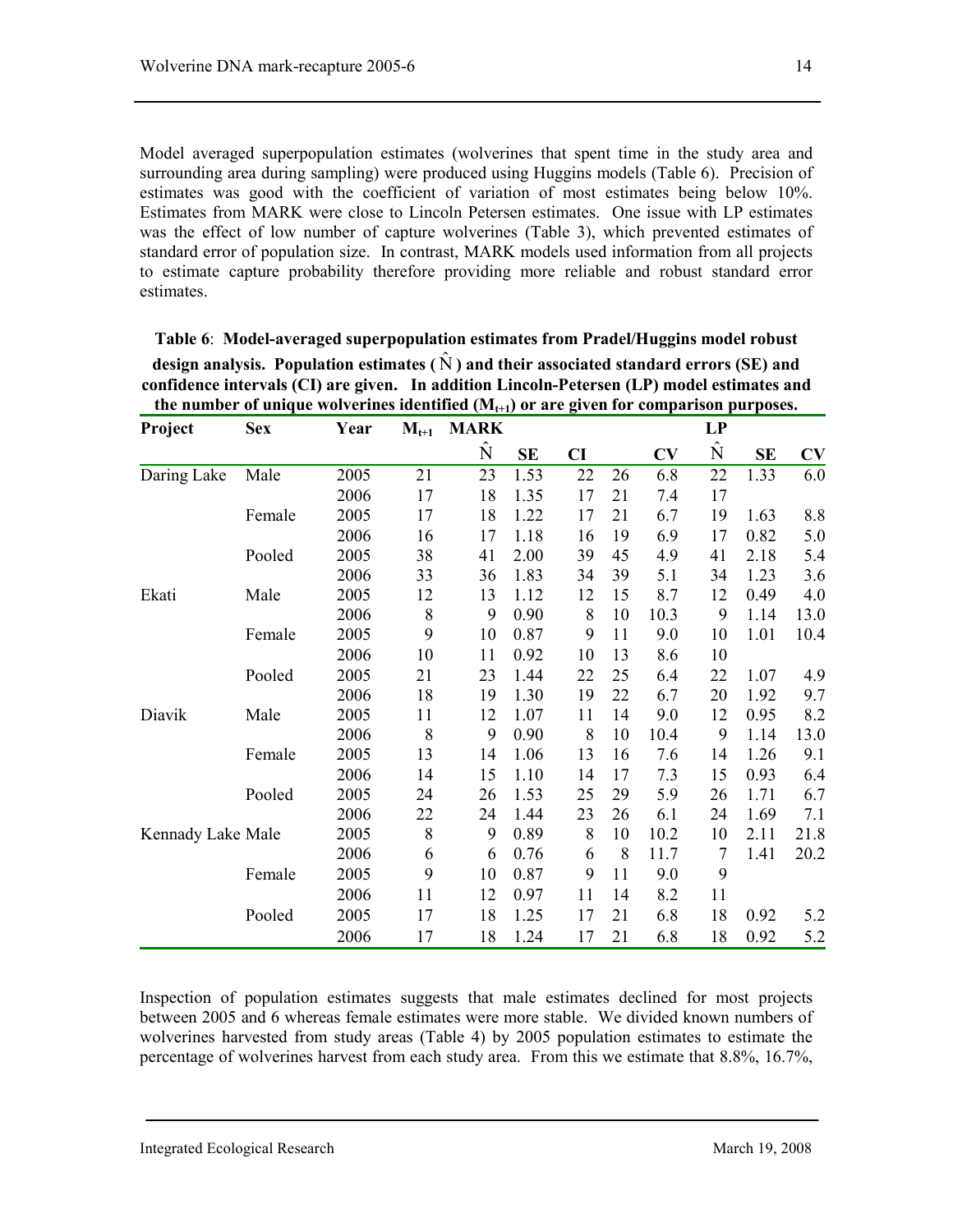7.7% and 34.6% of the 2005 population size of males on the Daring, Diavik, Ekati, and Kennady Lake grids were harvested in the interval between sampling in 2005 and 6. Only 1 female was harvested during this interval on Daring Lake, which represented 5.4% of the estimated 2005 population. These proportions were entered as covariates for apparent survival in the Pradel model analysis, however this model was not supported by the data (Table 5, model 9) presumably due to low power to detect trends in apparent survival with only 2 years of data.

The Pradel model produced estimates of trend as well as demography to allow further investigation of trend. The best way to interpret trend and demographic estimates is through the display of model-averaged estimates that consider estimates from all the models in the analysis (Figure 7). Inspection of estimates suggests that apparent survival and rates of addition was similar for females across all sampling grids. In all cases estimates of  $\lambda$  were greater than 1, however, confidence intervals overlapped 1. In contrast, apparent survival of males was lower and rates of additions was higher. Population trend  $(\lambda)$  was less than 1 for all grids, however, confidence intervals also overlapped 1. These results are relatively imprecise therefore limiting inference. However, they do suggest differences in demography among sexes.



**Figure 7:** Model averaged estimates of λ, apparent survival and additions from the Pradel model robust design analysis (Table 8). Apparent survival plus additions equal  $\lambda$  (the annual rate of change for the population). Confidence intervals are given for  $\lambda$ .

One way to further interpret demographic estimates is through estimates of seniority which is apparent survival divided by  $\lambda$  (Nichols and Hines 2002). This estimates the relative amount that survival is driving the demography of each sex class. One minus seniority measures the proportional amount that additions influence demography. In this case, mean seniority was 0.8 and 0.58 for females and males respectively. This suggests that apparent survival drives the demographics of females on grids whereas apparent survival and additions both drive the demography of males.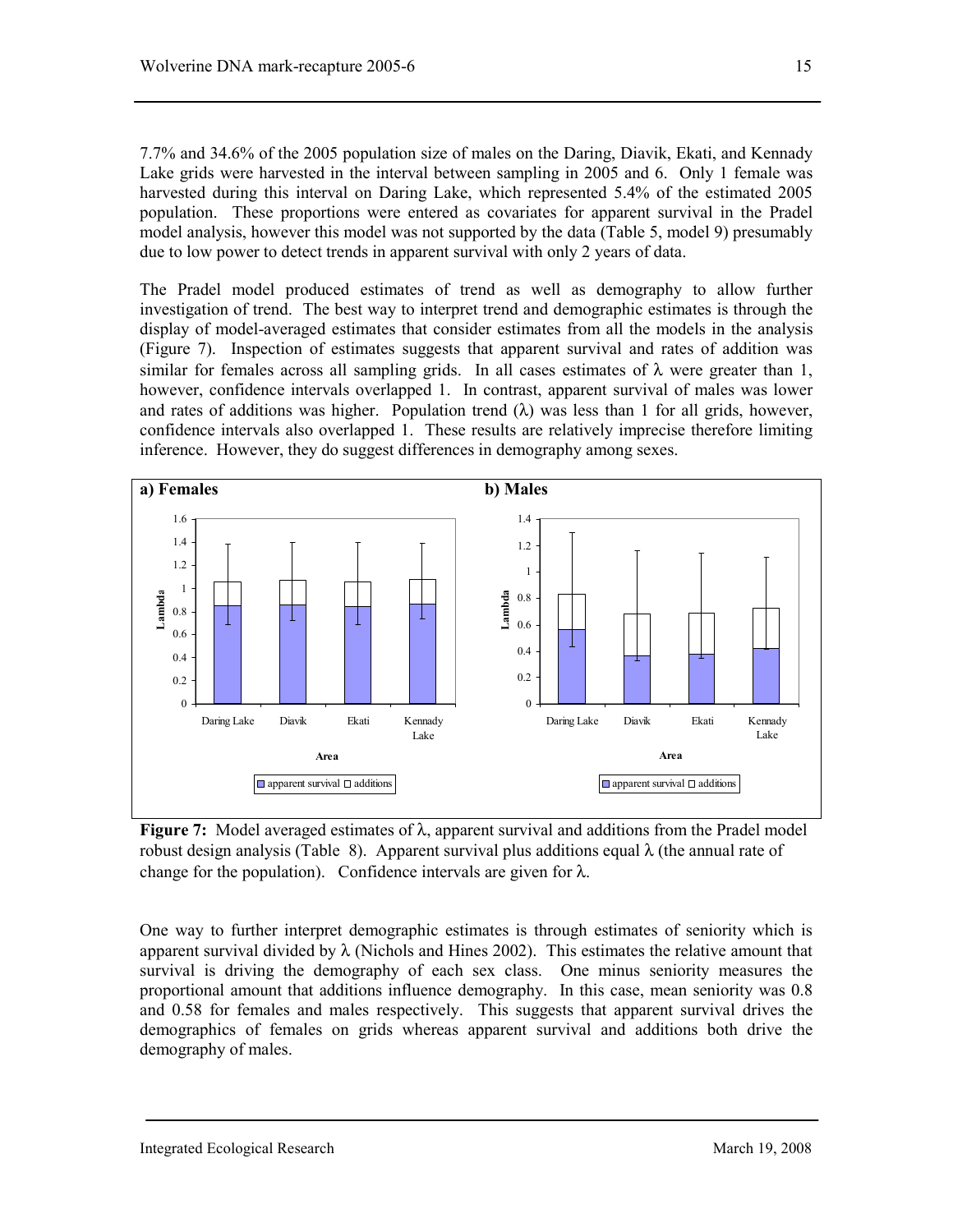One finding of the Pradel model was the influence of grid size on male demographics (Figure 8). This basically suggests that male fidelity is lower on smaller sampling grids and therefore, the estimated demography of males is scale-dependent. This further highlights the general transient nature of the male segment of the population.



Figure 8: The estimated relationship between apparent survival and grid area for male wolverines from Model 1 (Table 8).

The Pradel model made some restrictive assumptions about factors influencing demography such as grid size and sex-specific variation. We compared estimates of  $\lambda$  from the Pradel model with the estimates of  $\lambda$  from the Huggins model (estimated as the ratio of successive population estimates) (Figure 9). In general, estimates were similar especially when the precision of the estimates was considered.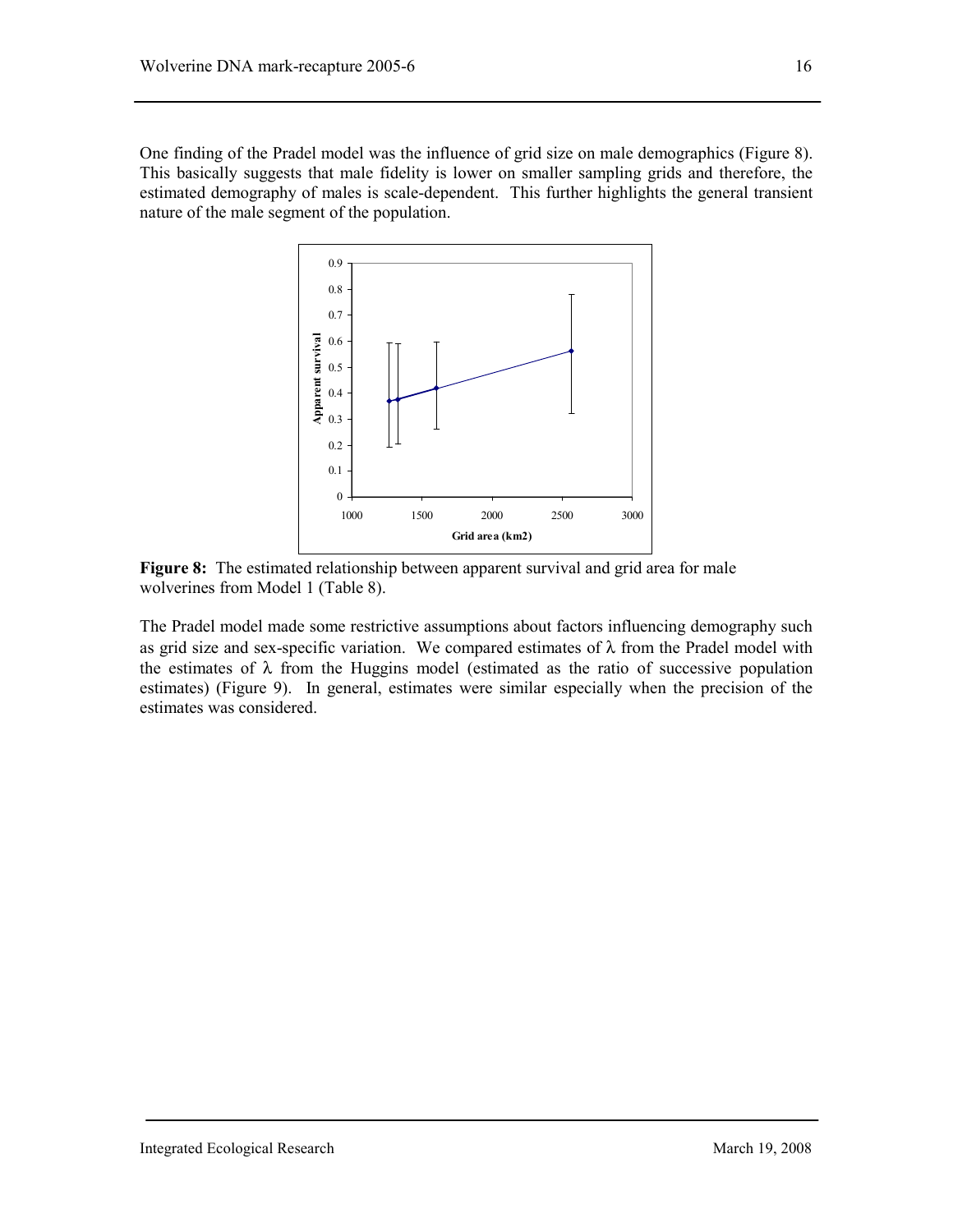

**Figure 9:** Comparison of estimates of trend  $(\lambda = N_{t+1}/N_t)$  from successive Huggins model population estimates and from the Pradel model. Error bars are 95% confidence intervals for  $\lambda$ estimates.

#### **4.4. Estimates of Density**

As an initial step in the DENSITY analysis, movements of wolverines during sampling was summarized and graphically compared for each of the sampling areas. This was done by using a modified version of the Jennrich and Turner 95% ellipse home range area estimator (Jennrich and Turner 1969, Hooge and Eichenlaub 1997). We reduced the estimator to a 50% ellipse so that the area of each ellipse is roughly equal to the spread of post captures for each individual wolverine (Figure 10). Results show a large degree of variation between wolverines with some male wolverines traversing a high proportion of the grid area(s). One factor that affects the actual amount of area traversed as estimated by post captures is the position of the wolverine on the grid. Wolverines near the grid edge probably traversed off grid areas and therefore their areas will be underestimated. Program DENSITY explicitly models wolverine position on grid and its influence on estimated movement therefore minimizing this potential source of bias in estimating movement of wolverines across grid areas.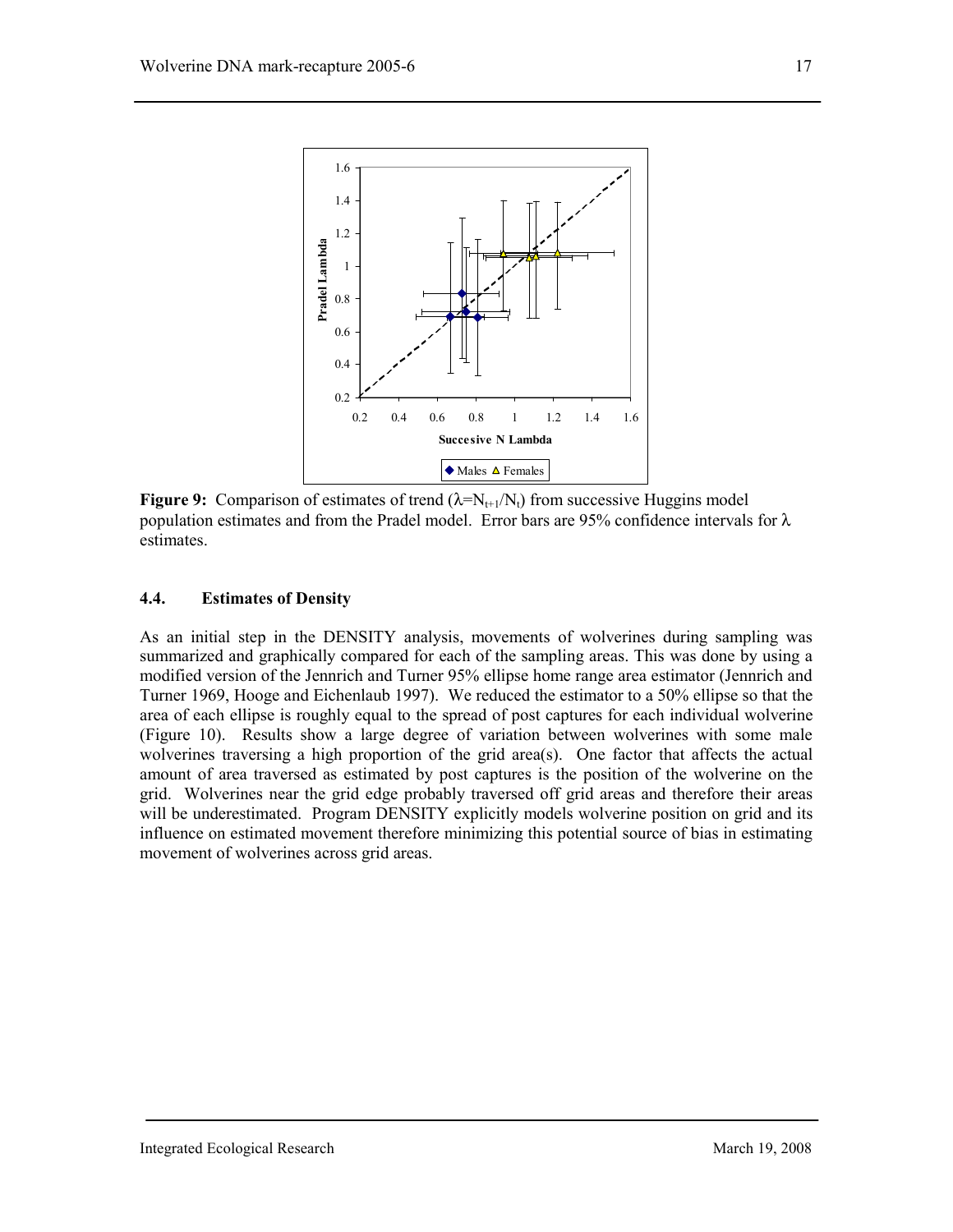

**Figure 10:** Male (green) and female (pink) wolverine movements during sampling for the Daring Lake, Diavik, Ekati and Kennady Lake sampling grid in 2005. Each ellipse was reduced to 50% so that the size of the ellipse is roughly equal to the spread of repeated captures of each individual.

Model selection results from program DENSITY suggested that capture probability at home range center and dispersion varied by sex, project, and year (Table 7). Estimates of capture probability at home range center  $(g_0)$  suggest that capture probability was variable between years and studies, however, interpretation of results was offset by low precision (Figure 11). In contrast, spatial variation was reasonably similar between years with a general tendency of male dispersion to be higher than female dispersion.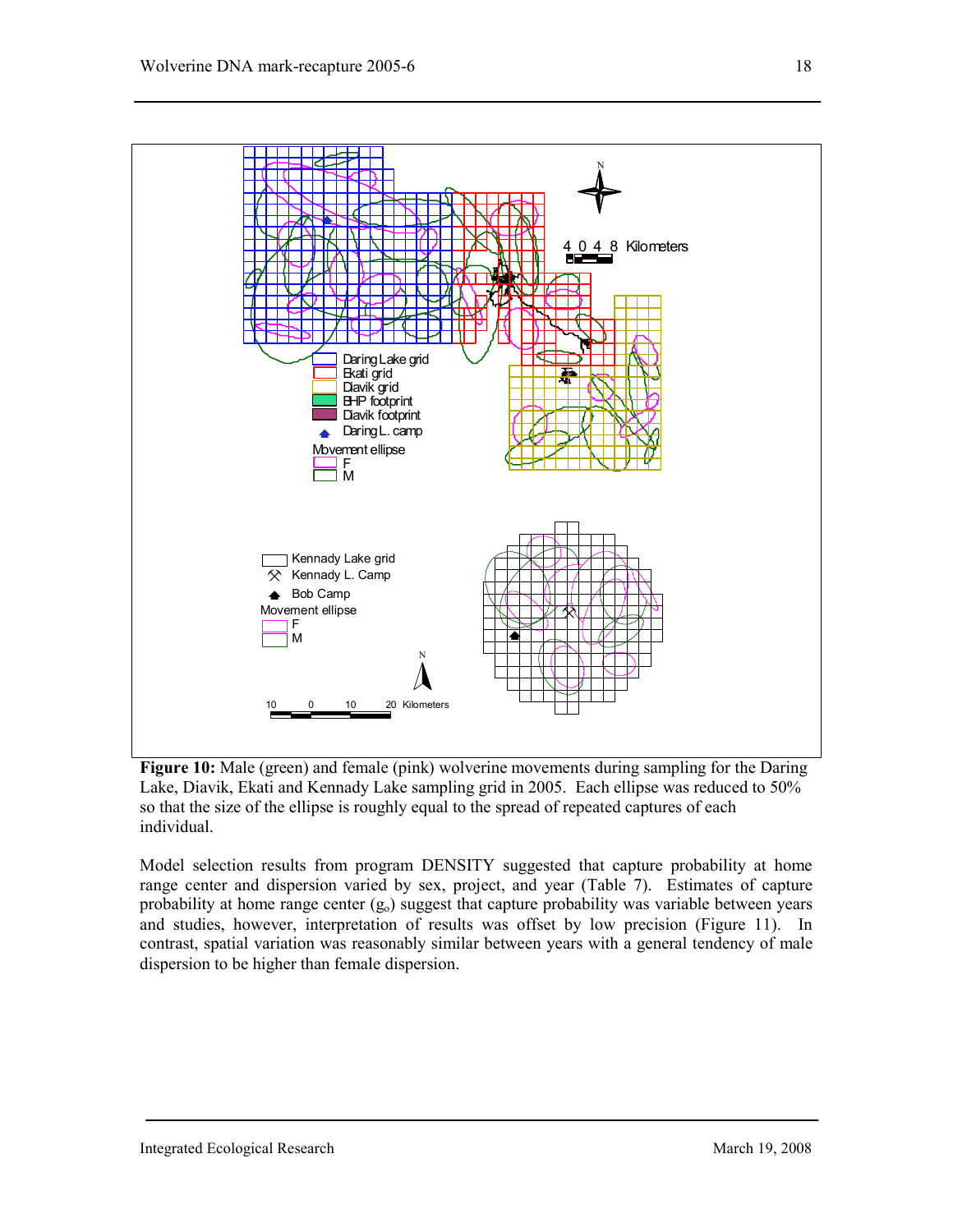**Table 7: DENSITY model selection for meta-analysis of 2005-2006 wolverine data.**  Akaike Information Criteria ( $AIC_c$ ), the difference in  $AIC_c$  values between the *i*th model and the model with the lowest  $AIC_c$  value  $(\Delta_i)$ , Akaike weights  $(w_i)$ , number of parameters **(***K***) and log-likelihood of the model are presented.** 

| Capture probability $(g_0)$ | Dispersion $(\sigma)$ | AICc    | $\triangle AICc$ | Wi   |    | Log-likelihood |
|-----------------------------|-----------------------|---------|------------------|------|----|----------------|
| sex x study x year          | sex x study x year    | 10099.1 |                  | 1.00 | 32 | $-5010.82$     |
| sex x study                 | sex x study           | 10171.9 | 72.81            | 0.00 | 16 | $-5068.38$     |
| sex                         | sex                   | 10275.2 | 176 07           | 0.00 | 4  | $-5133.47$     |
| constant                    | constant              | 10313.8 | 214 70           | 0.00 |    | $-5154.86$     |



**Figure 11:** Estimates of capture probability at home range center and spatial dispersion (σ) from the most supported AICc model (Table 6) for females and males.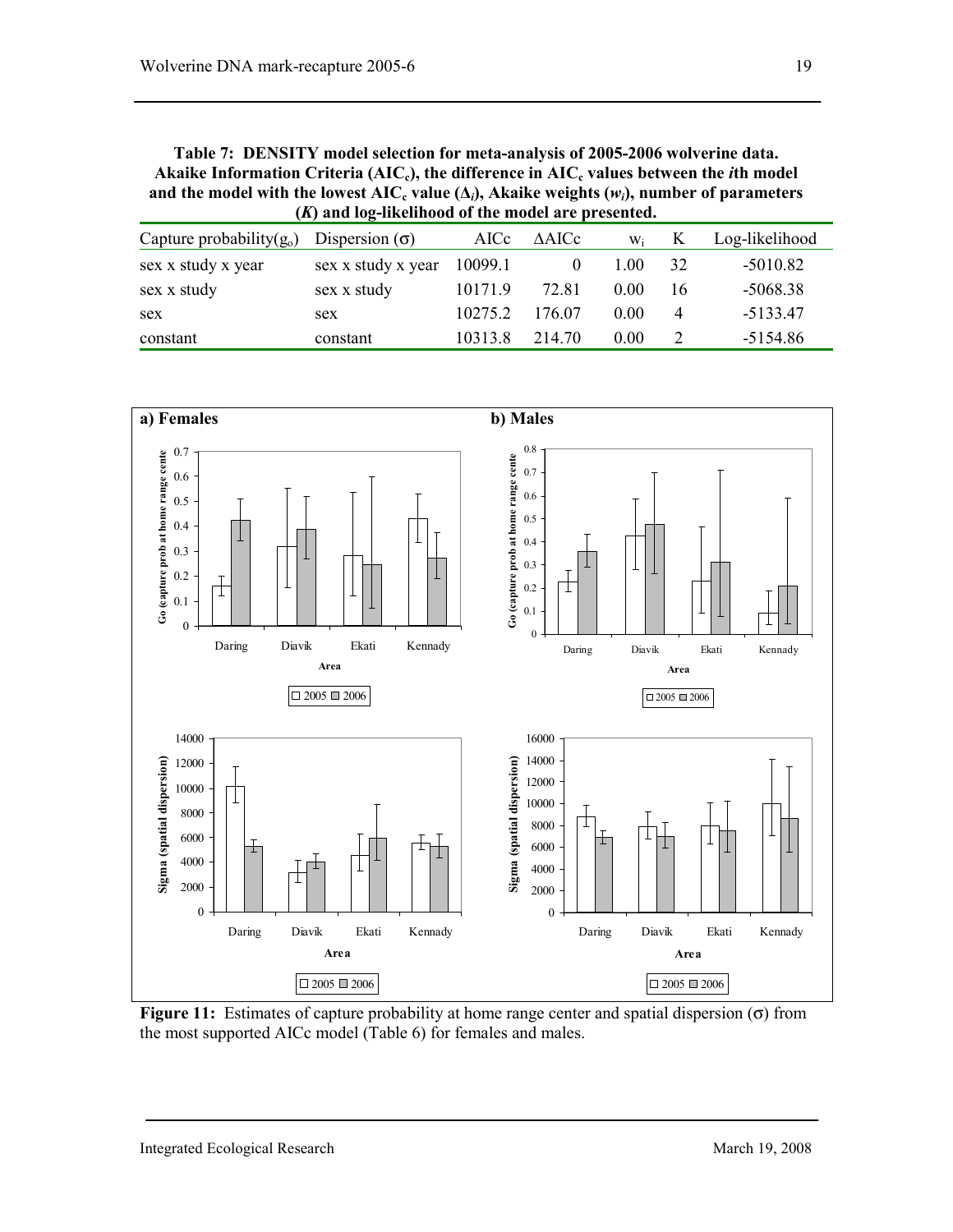Estimates suggest higher density of male wolverines in the Daring Lake grid and higher female densities at Diavik (Figure 12). This may seem counterintuitive given that the population estimate was higher for Daring Lake. However, the Daring Lake sampling grid area  $(2556 \text{ km}^2)$ was substantially larger than the Diavik sampling grid  $(1269 \text{ km}^2)$  and therefore a larger population size would be expected. As with population size estimates, female densities were roughly even, whereas male density estimates decreased from 2005 to 2006.



**Figure 12:** Estimates of density for female (left) and male (right) wolverines for each of the study areas and years sampled. Standard errors of estimates are given as error bars.

The average number of wolverines on the sampling grid at any one time was estimated by multiplying the sampling area by the density estimate (Table 8). From this it can be seen that the average population size on sampling grids was 24-74% of the superpopulation size estimate suggesting substantial violation of closure on sampling grids.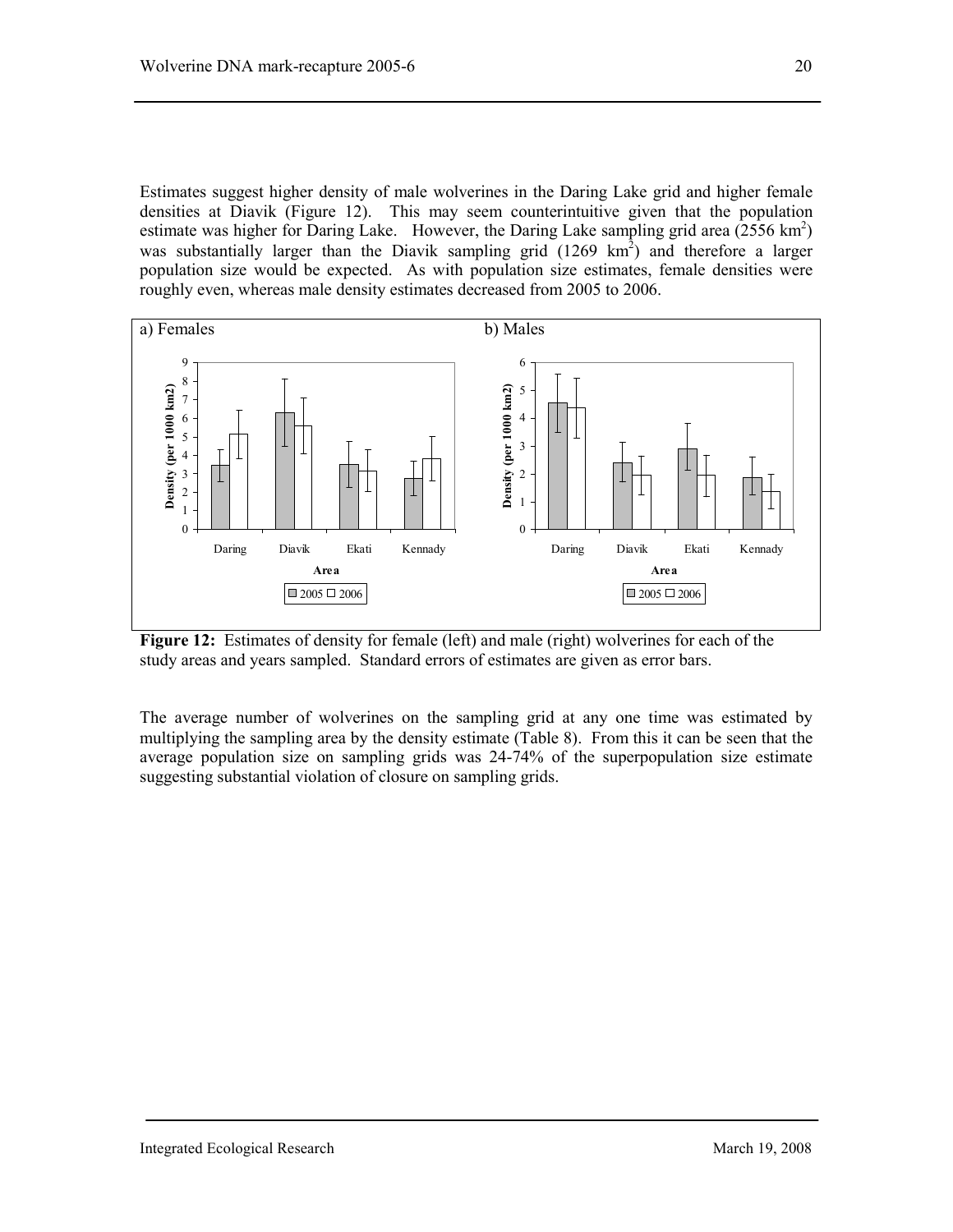|                      | number of wolverines on the sampling grid $(Ave N)$ at any one time. |      |                |                    |                        |       |           |
|----------------------|----------------------------------------------------------------------|------|----------------|--------------------|------------------------|-------|-----------|
| <b>Sampling area</b> |                                                                      |      | <b>Density</b> |                    | <b>Population size</b> |       |           |
| Project              | Area(km <sup>2</sup> )                                               | Year | D              | $SE(\overline{D})$ | N                      | Ave N | <b>SE</b> |
| <b>Females</b>       |                                                                      |      |                |                    |                        |       |           |
| Daring               | 2556                                                                 | 2005 | 3.424          | 0.864              | 18                     | 8.75  | 1.73      |
|                      | 2556                                                                 | 2006 | 5.096          | 1.289              | 17                     | 13.03 | 2.59      |
| Diavik               | 1269                                                                 | 2005 | 6.283          | 1.828              | 14                     | 7.97  | 3.67      |
|                      | 1269                                                                 | 2006 | 5.565          | 1.513              | 15                     | 7.06  | 3.04      |

| Table 8: Estimates of density (wolverines/1000km <sup>2</sup> ), superpopulation ( $\hat{N}$ ), and average |
|-------------------------------------------------------------------------------------------------------------|
| number of wolverines on the sampling grid $(Ave N)$ at any one time.                                        |

# 2556 2006 5.096 1.289 17 13.03 2.59 Diavik 1269 2005 6.283 1.828 14 7.97 3.67 1269 2006 5.565 1.513 15 7.06 3.04 Ekati 1062 2005 3.473 1.228 10 3.69 2.46 1197 2006 3.146 1.112 11 3.77 2.23 Kennady 1575 2005 2.735 0.92 10 4.31 1.84 1575 2006 3.804 1.183 12 5.99 2.37 *Males*  Daring 2556 2005 4.541 1.025 23 11.61 2.06 2556 2006 4.35 1.072 18 11.12 2.15 Diavik 1269 2005 2.392 0.746 12 3.04 1.50 1269 2006 1.935 0.703 9 2.46 1.41 Ekati 1062 2005 2.886 0.905 13 3.06 1.81 1197 2006 1.931 0.747 9 2.31 1.50 Kennady 1575 2005 1.849 0.746 9 2.91 1.50 1575 2006 1.351 0.622 6 2.13 1.25

#### **4.5. Power analysis of trend monitoring strategies**

Simulation parameter estimates were based upon the results of the Pradel Robust design analysis (Table 9) and analysis of the 2004-2006 Daring Lake data set.

| Table 9: Simulation parameters for Pradel model simulations |       |         |  |  |  |  |
|-------------------------------------------------------------|-------|---------|--|--|--|--|
| Parameters                                                  | Males | Females |  |  |  |  |
| Apparent survival                                           | 0.67  | 0.76    |  |  |  |  |
| Rates of addition                                           | 0.28  | 0.19    |  |  |  |  |
| Lambda                                                      | 0.95  | 0.95    |  |  |  |  |
| Recapture rate                                              | 0.73  | 0.73    |  |  |  |  |

Results (Table 10) suggest that the Pradel model was robust to heterogeneity in demographic rates with estimates of  $\lambda$  that had minimal bias. The power and precision of estimates was influenced by initial population size, whether estimates were sex-specific or pooled, and design. In general, there was adequate power to detect an annual 5% change in population size  $(\lambda=0.95)$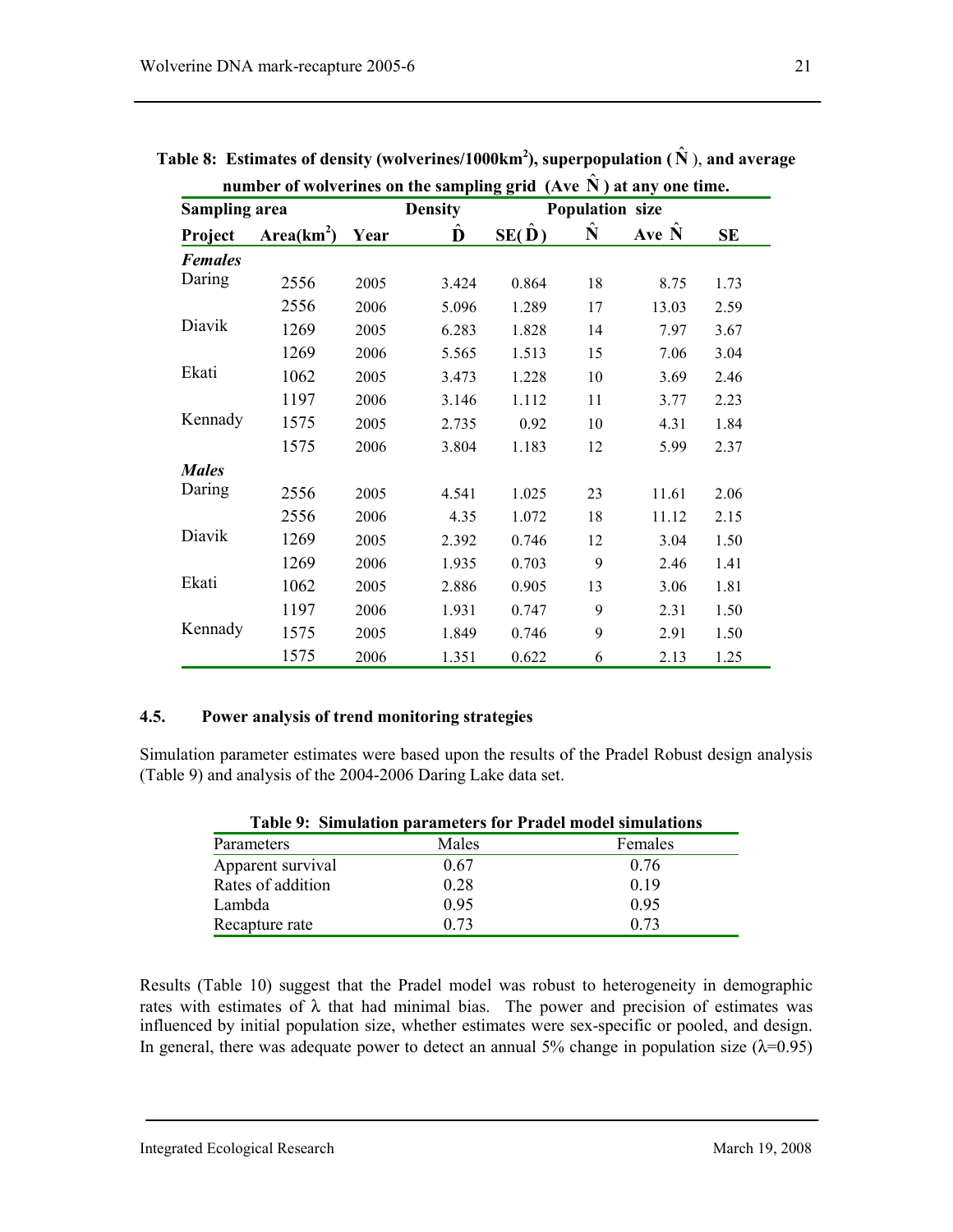for pooled estimates for initial population sizes above 20 regardless of design. Adequate power to detect sex-specific trends was only possible if population size was upwards towards 80, which represents the approximate population size of all the grids sampled.

| Design        | <b>Results</b>                 |      |      |             |         |         |                 |      |      |
|---------------|--------------------------------|------|------|-------------|---------|---------|-----------------|------|------|
| <b>Sex</b>    | Power <sup>A</sup><br>$N=20$   | 40   |      | <b>Bias</b> | 40      |         | $CV(\lambda)^B$ | 40   | 80   |
|               |                                |      | 80   | $N=20$      |         | 80      | $N=20$          |      |      |
| <b>Annual</b> |                                |      |      |             |         |         |                 |      |      |
| Female        | 0.64                           | 0.75 | 0.85 | $-2.86$     | $-1.19$ | $-0.29$ | 7.81            | 4.84 | 3.54 |
| Male          | 0.65                           | 0.77 | 0.89 | $-3.66$     | $-1.65$ | $-1.19$ | 9.54            | 6.34 | 3.78 |
| Pool          | 0.75                           | 0.90 | 0.96 | $-1.91$     | $-0.77$ | $-0.40$ | 5.49            | 3.66 | 2.47 |
|               | <b>Bi-annual after 2 years</b> |      |      |             |         |         |                 |      |      |
| Female        | 0.55                           | 0.66 | 0.76 | 0.09        | 0.83    | 1.16    | 6.42            | 4.19 | 3.00 |
| Male          | 0.56                           | 0.63 | 0.76 | $-0.51$     | 0.21    | 0.70    | 7.31            | 5.12 | 3.59 |
| Pool          | 0.63                           | 0.77 | 0.92 | 0.59        | 0.93    | 1.16    | 4.68            | 3.14 | 2.17 |
|               | <b>Bi-annual after 4 years</b> |      |      |             |         |         |                 |      |      |
| Female        | 0.64                           | 0.71 | 0.80 | $-1.68$     | $-0.73$ | $-0.38$ | 9.39            | 5.85 | 3.92 |
| Male          | 0.65                           | 0.68 | 0.81 | $-3.33$     | $-2.34$ | $-1.04$ | 10.72           | 7.54 | 4.73 |
| Pool          | 0.75                           | 0.79 | 0.93 | $-1.24$     | $-0.94$ | $-0.43$ | 6.53            | 4.65 | 2.86 |

**Table 10: Performance of sampling designs (Table 1) and Pradel model after 10 years of monitoring. Results are given for different initial population sizes (N). Power levels of 0.8 or above are considered adequate for monitoring.** 

 $A_{\text{Power}}$  to detect decline after 10 years of surveys. Designs summarized in Table 1. <sup>B</sup>Coefficient of variation

The other factor that affects power is the rate of population decline. We ran exploratory simulations with more rapid rates of decline. We found that adequate power could be achieved to detect a 10% decline for pooled sexes within 6 years even if the initial population size was 20. Sex-specific declines of 15% and 13% could be detected for males and females with an initial population size of 20 in 6 years.

A 20% ( $\lambda$ =0.8) decline was estimated in the male population from the 2 year analysis conducted in this paper. However, confidence intervals for  $\lambda$  overlapped 1 and therefore the decline was not statistically significant. Further simulations suggest that  $\overline{3}$  years of monitoring would be needed to statistically detect sex-specific declines if initial population size was 40 and 4 years would be needed to detect sex-specific declines if initial population size was 20.

# **5. Discussion**

## **5.1. General comments**

The results of this analysis demonstrate the utility of DNA sampling in estimating population size, trend and demographic parameters of wolverine populations. DNA-based population estimation methods have been broadly adopted in the management of North American bear populations (Boulanger et al 2002), but have been slow to be taken up in other species, largely because of the challenge of developing efficient methods to collect adequate DNA samples. The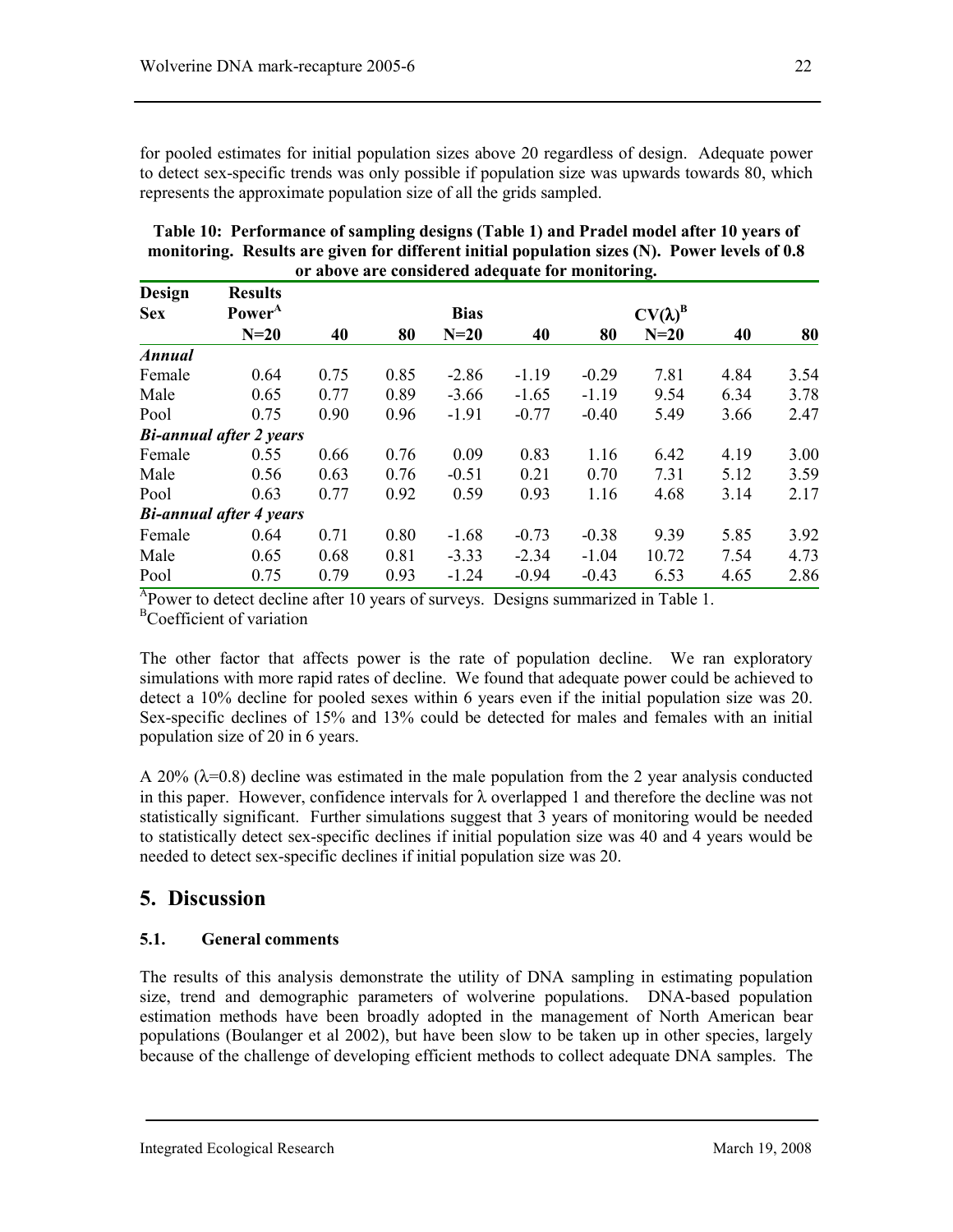post collection system that was developed at Daring Lake in 2003 (Mulders et al 2007), and then applied in this study, represents a major breakthrough not only because it makes this methodology practically available in a new species, but because the estimates obtained in wolverines with this methodology have far higher capture probabilities, and thus greater precision, than what has typically been achieved in other species (Boulanger et al 2002), or using other methods in wolverines (Mulders et al 2007). The other innovation of this project is the application of recent modeling advances in program MARK and DENSITY that allow the pooling of data from all the projects therefore allowing the rigorous comparison of the demography of projects as well as more precise parameter estimates. One immediate benefit of this is that we were able to produce precise population estimates using just 2 sessions per year, instead of the 4 to 5 sessions that are more typically used. We were also able to estimate trends, model sex-specific and sampling areaspecific demography, albeit with low statistical confidence, that would not be observable with the wider confidence intervals that are more commonly observed.

One of the most interesting results is that male and female wolverines display unique demography. Male wolverines display larger movements on grids as estimated by program DENSITY (Figures 10 and 11), lower apparent survival and higher immigration/addition rates (Figure 7) as estimated by the Pradel Model robust design analysis. Demographic estimates and population estimates suggest that male wolverines population are declining on all study areas which is potentially influenced by higher rates of harvest (Figures 5, 6, and 7 and Tables 4 and 6) compared to females. For example, 34.6% of the 2005 estimated population of male wolverines was removed by harvest on the Kennady Lake grid. In contrast, females show higher rates of apparent survival, lower rates of movement and immigration into grid area. Female populations appear to be more stable compared to male populations, however, low precision of estimates compromise definitive estimates of trend.

Differences in demography between sexes have implications in terms of optimal monitoring strategies. Sex-specific estimates of population size, trend, and demographic rates give a much better picture of the actual status of the population compared to pooled estimates. However, power analyses suggest that a higher sample size of wolverines is needed to obtain sex-specific estimates of trend (Table 10). For example, power analyses suggest that initial population sizes above 40 are needed to have adequate power to detect a 5% annual decline in population size in 10 years of monitoring. This result suggests that a multiple study area approach is needed to obtain sex-specific estimates given that population sizes on all grids (except Daring Lake) is less than 40 wolverines.

The actual fidelity/apparent survival of male wolverines is also influenced by the size of grid areas (Figure 8). This result is biologically reasonable in that fidelity of wolverines should increase as grid area increases. However, this result may also be a result of the larger number of male wolverines removed from the Kennady Lake grid and other smaller grids confounding the affect of grid size on apparent survival. This result also does not necessarily explain the decline in male wolverine populations given that the number of immigrant wolverines should approximately equal the number of emigrant wolverines to any area unless the area is a mortality sink. Pradel model estimates suggest that rates of addition (i.e. births/immigration) is higher for males, but is less influenced by grid size. A model with grid area as a covariate for rates of additions was partially supported by the data, however, a null model with no grid area covariate displayed higher support suggesting this relationship is weak (Table 5).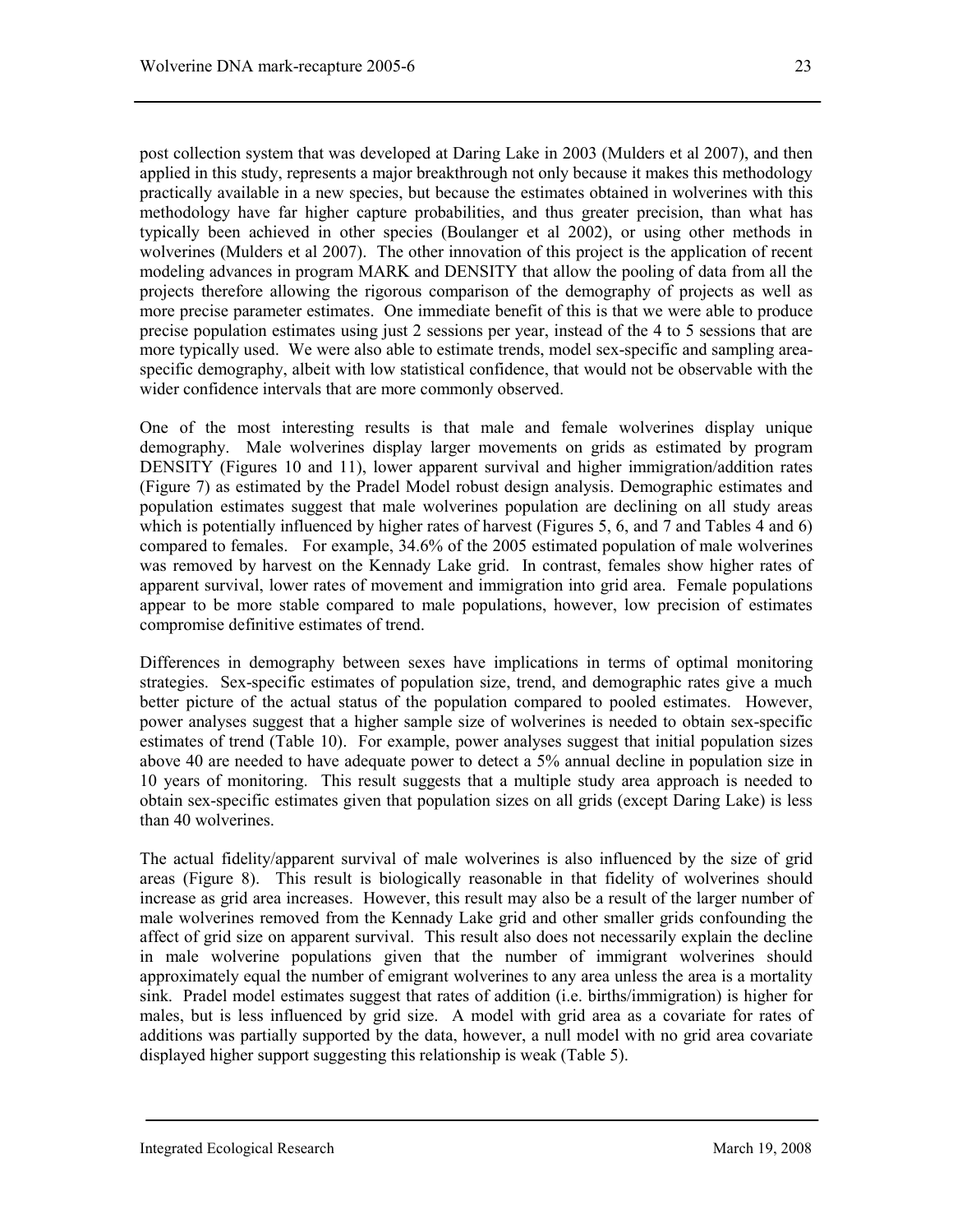One potential issue with the analysis was the change in study area configuration for the Ekati grid in 2006. The Pradel model assumes that the study area does not change otherwise estimates of trend might reflect a shift in area sampled (and subsequent population size) rather than the actual trend on the study area. The degree of change in study area configuration and size was minimal so it is likely the effect on estimates of  $\lambda$  was not large. However, it is strongly suggested that monitoring methodologies be standardized each year for each area to avoid this extra source of variation.

The results of demographic analysis are challenged by only 2 years of monitoring data. This is the minimal number of data to determine a trend. At least 3 to 4 surveys are needed to verify some of the relationships suggested by the Pradel model demographic analysis. For example, analysis of 3 years from Daring Lake suggest that females in this area are decreasing in this area whereas estimates from the 2 years in this analysis make this trend less certain. Power analysis does suggest that sampling can be reduced to biannual effort after 2 or 4 years with minimal loss of power (Table 10). However, more sessions will enhance the resolution to further verify some of the demographic relationships suggested by this 2 year analysis.

## **5.2. Population estimation**

Estimation of population size for study areas was successful in that capture probabilities were above 0.5 therefore ensuring robust population estimates from the Lincoln-Peterson estimator and 2-session MARK estimators. Behavioural response was not detected in the data, however, this is likely due to the low number of sessions (2) and subsequent lower power to detect this form of capture probability variation. However, capture probability variation such as heterogeneity and behavioural response have most influence on estimates when capture probabilities are lower, and therefore, the intensive sampling strategy employed mitigates these issues and the need to use more intensive mark-recapture models to estimate abundance (Otis et al. 1978, Pollock et al. 1990, Williams et al. 2002, Mulders et al. 2007). Given this, there is less need with the 3x3 km cell size design to conduct more than 2 sessions that are needed to model heterogeneity and other forms of capture probability variation (Mulders et al. 2007). Sample sizes were low for some areas, however, in most cases precision of estimates was high (CV's of less than 10%) which was mainly due to high capture probabilities (Table 6). Estimates in this case correspond to the population of wolverine in and around the sampling area. These estimates are probably the best representation of the number of wolverines one might encounter in the study area if traversed during the time period that sampling took place. However, it is difficult to compare study areas given that the study areas were different size. For comparison of study areas, density estimates are desirable.

## **5.3. Density**

Estimates from program DENSITY demonstrate that a reasonable proportion of wolverines that area found in sampling areas spend some degree of time off DNA grids. The difference between the average number of wolverines on the grid at any one time and superpopulation estimates of wolverines in and around the grid area and ranged from 24 to 74% (Table 8). Males had a greater tendency to spend more time off the grid compared to females.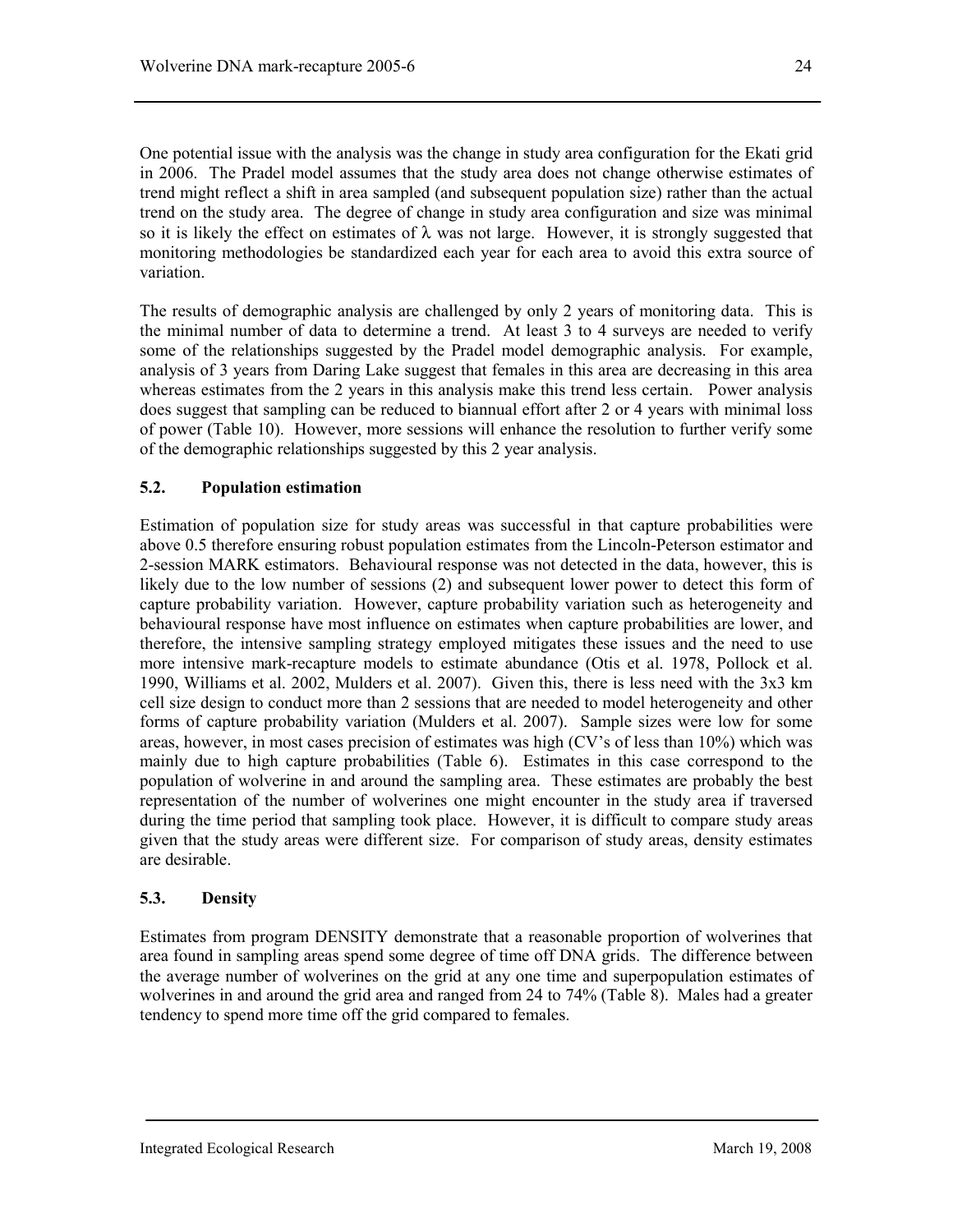It is important to note that individuals that are captured in multiple study areas will not bias density estimates. This is because DENSITY does not assume that any of the wolverines captured are permanent residents of the sampling grid. It basically simulates the fact that some wolverines may live partially off the grid (and on other grids) while sampling is occurring. Program DENSITY also assumes that wolverines have circular home range areas and that movements and distribution of wolverines across grid borders or within grid areas is similar. It is possible to add in a habitat mask that simulates areas that are not traversed during sampling. In addition, future versions of DENSITY should allow actual habitat types to be simulated.

Density estimates for Diavik from this study differ from those presented by Golder (2007). Density estimates from Golder (2007) were not corrected for closure violation whereas we used DENSITY to model and directly estimate density. This resulted in density estimates of Golder (2007) being 2.3 to 2.4 times higher than those reported in Table 8. We suggest that correction for closure violation is essential in estimation of density. Otherwise, density estimates from smaller study areas will be positively biased.

## **5.4. Trend monitoring**

## 5.4.1. The need for multiple study areas

A fundamental objective of monitoring efforts is to determine potential changes in wolverine populations due to activity in mine areas and to separate perceived changes due to other factors such as wolverine harvest and natural changes in wolverine population size. One of the main advantages to the monitoring of Daring Lake and mine areas is that it allows separation of overall population trend within the larger-scale area with regional trends at each of the mine sites. For example, consider if only the results from an individual mine area were available. In that case it might be concluded that the population of wolverines is declining around the mine areas and it might be concluded this is due to mine activity. However, estimates from the Daring Lake study site area, and other mine sites suggests a larger-scale trend, which is potentially due to harvest or other natural factors. In addition to wolverine mortalities caused by resident and sport hunters on the central barrens, between 1998-2005, an estimated 30 wolverines have been either killed or relocated from the Lac de Gras region in connection with mining related activities. These results exemplify the need for a larger-scale multi-study area approach to allow robust estimates of trend and inference of factors influencing trend across a range of scales.

Results from the Pradel model robust design were somewhat limited due to 2 years of monitoring data. However, even with 2 years of data potential differences in demography between sexes and relationships between scale (grid size) and male demography were suggested. Future analysis could potentially reveal more exact reasons for differences between areas in terms of demography. Key to this approach is the joint modeling of all data sets. Besides enhancing estimate precision, this approach allows an estimate of spatial variation in demographic trends as well as an opportunity to test hypothesis about causes of demographic differences between study areas (through the use of covariates). Examples of covariates that might be used to explain differences in demography between study areas are given in Table 9. Wolverine mortalities were used in this year's analysis with minimal support from the data. However, this was potentially due to low resolution from only 2 years of data.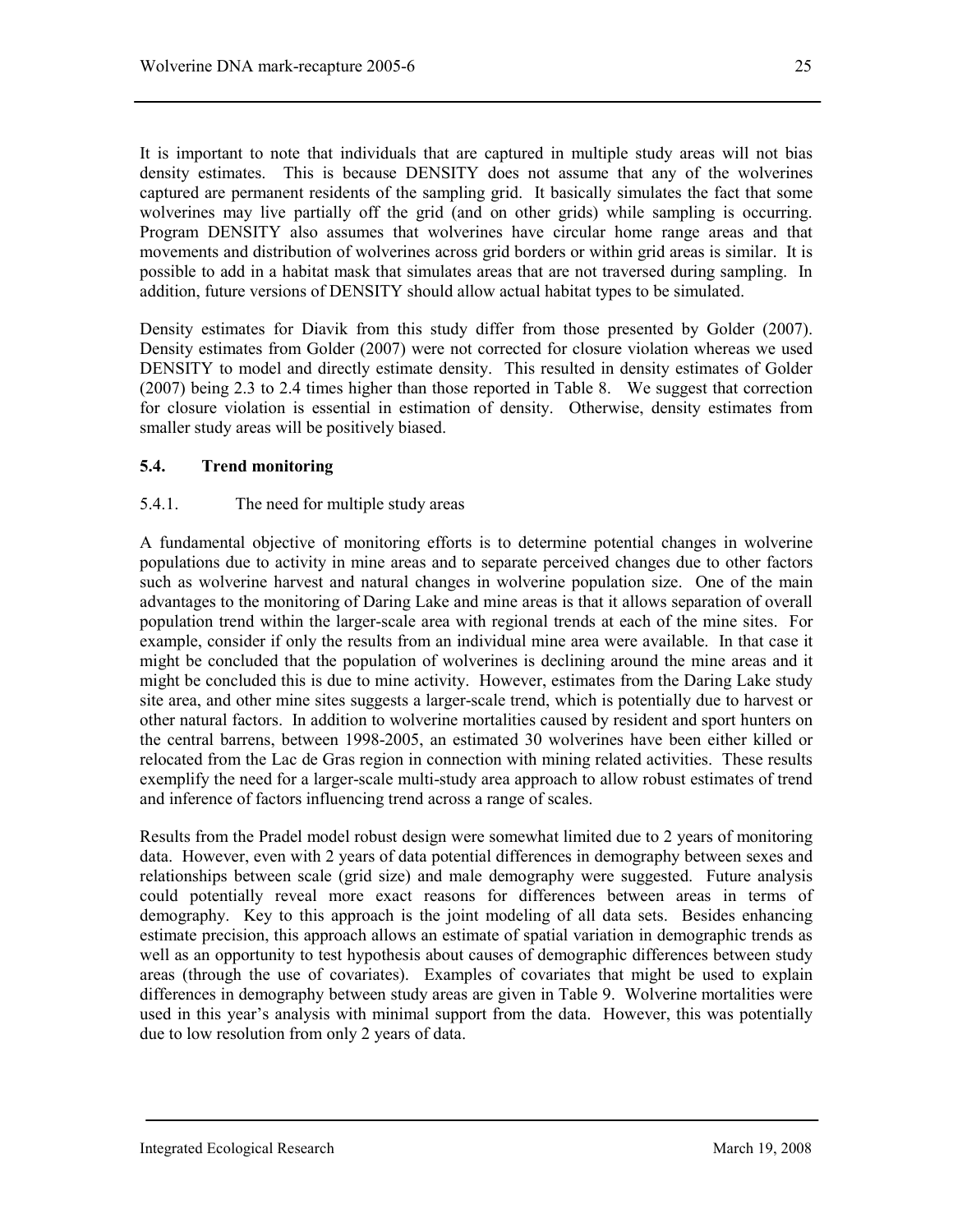| <b>1 AVIC 11. I USSIDIC COVALIANCS TOL WOLVELING LIGHU INQUITOLIN<u>E</u></b> |                           |                         |  |  |  |  |
|-------------------------------------------------------------------------------|---------------------------|-------------------------|--|--|--|--|
| Apparent survival $(\phi)$                                                    | Rates of addition (f)     | Capture probability (p) |  |  |  |  |
| Wolverine mortalities                                                         | Caribou/prey availability | Weather during sampling |  |  |  |  |
| Wolverine removals                                                            | Mine activity             |                         |  |  |  |  |
| Mine activity                                                                 | Winter severity           |                         |  |  |  |  |

**Table 11: Possible covariates for wolverine trend monitoring** 

Power analyses are a very simplified method to determine optimal sample sizes for monitoring in that they reduce the adequacy of monitoring into potential outcomes of a single hypothesis test. A modern trend monitoring project should be able to do more than detect change in population size. It should be able to also associate potential factors associated with the estimated trends (Boulanger et al. 2004). Given this, power analyses should mainly be used to compare relative efficiency of sampling designs with the understanding that the ultimate objective of monitoring goes beyond simply detecting trends in population size.

The Pradel model is only one of many mark-recapture models that can be used to estimate and explore population demography of wolverines. If suitable numbers of wolverine mortalities are genotyped in study areas then it is possible to use a joint DNA hair snag captures and dead recoveries model (Burnham et al. 1987). This model provides enhanced estimates of survival since true mortalities are included in the input data set. Another model that has potential use is the multi-strata model (Hestbeck 1982, Brownie et al. 1993). For this model, the study area where a wolverine is captured is included in the data set. If wolverines are captured at multiple study areas then it is possible to use this model to estimate movement rates between areas. In addition, this model can incorporate both DNA hair snag captures and dead recoveries. It is strongly suggested that DNA samples are taken from all wolverines killed or translocated from study areas to allow the potential use of these models in the future.

Power analyses suggest that at least bi-annual sampling after 2 to 4 years of annual sampling is needed to ensure reasonable levels of power. Power analyses also suggest that initial population sizes of at least 40 wolverines are needed to ensure adequate power to detect an annual 5% decline. This result contrasts to the recommendation of Golder (2007) that tri-annual sampling is adequate to detect a very small decline (0.67% per year) in abundance for the Diavik study area. The estimate of greater power from Golder (2007) is probably due to how their power analysis was conducted. Golder (2007) used program MONITOR (Gibbs 1995) for power analyses. Program MONITOR is designed for count-based trend monitoring projects as opposed to markrecapture based monitoring projects. Given this, it is not possible to specify the appropriate variance model for the influence of population size on variance given that the inherent relationship between variance and abundance is different for mark-recapture and count based analyses (Gerrodette 1987). In addition, count-based methods, as simulated in program MONITOR, assume that yearly capture probabilities of wolverines are constant therefore not simulating variance in capture probability which will lead to optimistic power estimates. In contrast, simulations in MARK simulate capture probability variation that will produce less optimistic but more reliable estimates of power. Given this, we suggest that our power analysis provides a more realistic estimate of the true power of mark-recapture methods.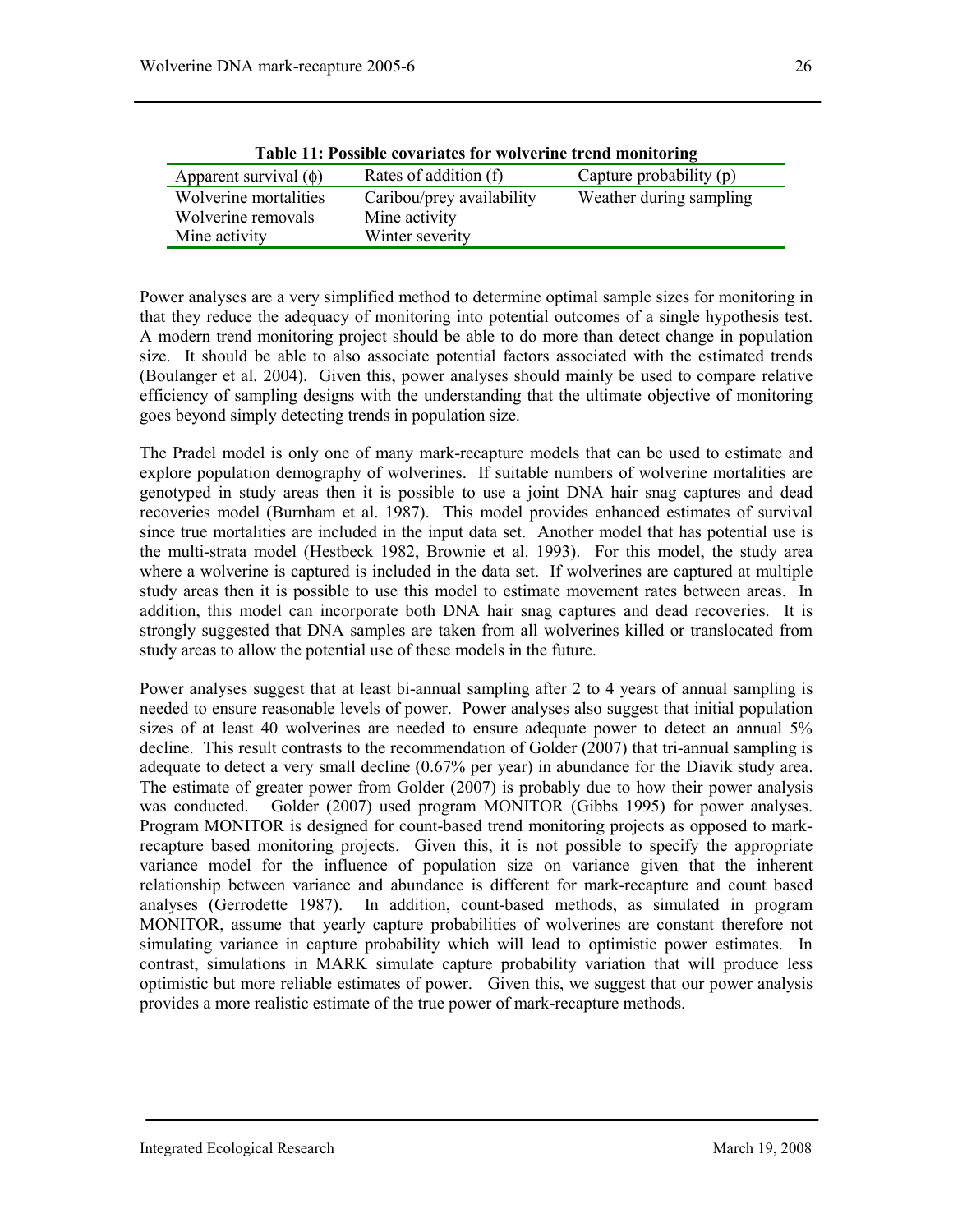The monitoring of temporal trends, density and abundance provides a more sensitive and biologically meaningful method to assess wolverine response to mine development than other methods such as track counts that attempt to estimate wolverine distribution relative to mine sites. The reason for this is that highly spatial mobile animals probably do not respond to mine sites in a "zone of influence" scale. For example, analyses in DENSITY (Figures 10 and 11) suggest a male wolverine can traverse the entire survey area in relatively short periods of time and therefore the actual scale of movements prevents detection of smaller scale changes in distributions relative to mine sites especially since male and female tracks cannot be differentiated. Golder (2007) suggests that track transects might detect "avoidance" or "attraction" of wolverines to mine sites as determined by decreasing probability of occurrences as a function of distance to mine sites. However, the "avoidance" effect could also be generated by increased mortalities near mine sites creating a temporarily lower density of wolverines near the mine site. In that case it might be concluded that wolverines are avoiding or not attracted to mines when actually mortality or removals is creating a "sink" area around mine sites. DNA-based methods allow estimation of sex-specific apparent survival and the relative contribution of apparent survival to overall population trend. It is through monitoring of these two parameters that trends in mortality and their contribution to trend can be monitored effectively.

## **6. Recommendations**

The following recommendations are made in point form.

- 1. The analyses conducted in this paper suggest distinct spatial patterns, demography and trends between sexes of wolverines. We suggest that sex-specific analyses are conducted on future data to allow more firm inference about the true biological status of populations. This requires more intensive sampling than pooled estimates but also provides much more meaningful results.
- 2. More years of data are needed to verify demographic relationships and estimates of trend of wolverine. We suggest that sampling should be conducted for at least 2 more annual sessions to verify the potential sharp decline in males suggested in the analysis. After 2 more annual surveys it should be possible to reduce effort to biannual surveying. The fact that surveys were not conducted in 2007 can be accounted for in future analyses.
- 3. Genotyping of carcass samples from hunters and trappers provides valuable inference on source of mortality and potential reasons for observed demography. We suggest that the program of genotyping carcasses or any translocated individuals be conducted throughout the study area. In the future, analysis that more directly incorporate mortality data should be possible.
- 4. The same design methodologies (bait post layout, session length, timing of sampling, number of sessions) as in 2005 and 2006 should be used for each of the project areas in future surveys. Changes in methodology will make the modeling of trend and demography problematic in that changes in trend will be confounded with the effects of change in methodology.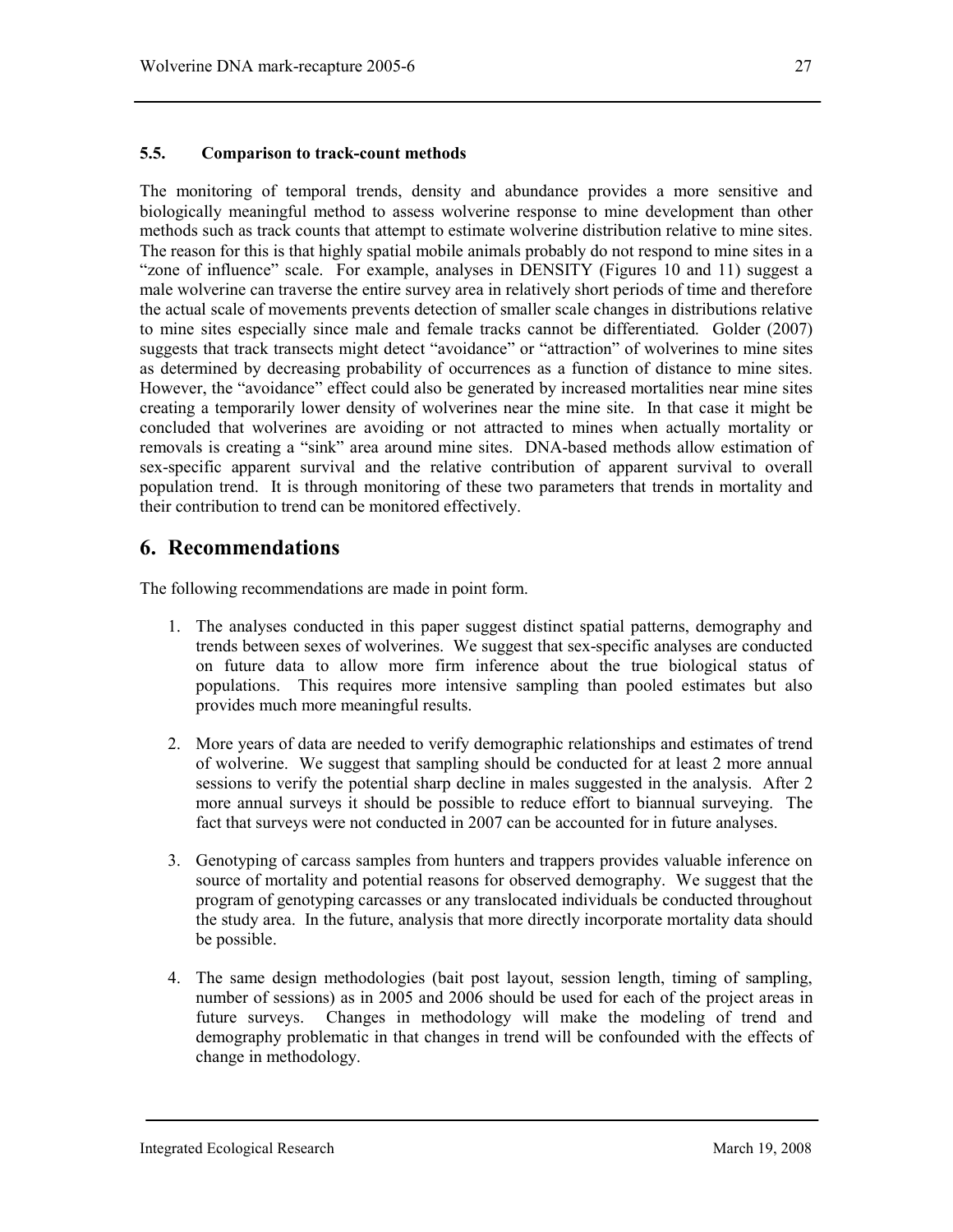# **7. Acknowledgements**

Funding for this research was provided by the Government of the Northwest Territories – Environment and Natural Resources, the West Kitikmeot Slave Study, Indian and Northern Affairs Canada - Renewable Resources and Environment Directorate, BHP-Billiton Ltd., Diavik Diamond Mines Inc., and DeBeers Canada Ltd.

The collection of wolverine genetic samples in 2005 and 2006 involved many individuals working for BHPBilliton, Diavik Diamond Inc., DeBeers Canada, and the GNWT Department of Environment and Natural Resources. Specifically, BHPBilliton personnel included Brent Murphy, Elizabeth Miller, Jorgen Bolt, Patrick Kramers, David Abernethy, Maurice Boucher, Ross Lehune, Charles Klengenberg and Scotty McLeod. Diavik Diamonds Inc. personnel included Scott Wytrychowski, Scott Morrison, Colleen English, Seth Bohnet, Karl Cox, Ray Eskelson, George Taptuna, Bobby Algona, and Peter Katiak. Individuals working for DeBeers Canada and/or AMEC Earth & Environmental included Robin Johnstone, Raymond Marlowe, Joseph Catholique, Derek Michel, Chris Godwin-Sheppard, Eric Hamelin, James Clark, and Janet Bauman. GNWT ENR employees included Ray Case, Rob Gau, Dean Cluff, Dave Taylor, Paul Mackenzie, James Sangris, Patrick Charlo, Lawrence Goulet, Edward Doctor, Nap Mackenzie, Shalene deWynter, Sunny Ashcroft, Joanne Wilson, Joel Gowman, Lesley Johnson, Sarah Stevenson, Jean-Francois Dufour, Credence Wood, John Lee, Cindy Taylor, Steven Matthews and Adrian D'Hont. Many ENR staff at the North Slave regional office assisted, primarily with the collection of carcasses, including: Shelly Acton, Irene LeMouel, Raymond Bourget, Janice Ziemann, Patricia Handley, Albert Bourque and Danny Beaulieu. Golder (2007) collected track count data and conducted preliminary analyses for the Diavik study area.

Murray Efford (Zoology Department, University of Otago, New Zealand) provided generous assistance, technical feedback, and CPU time for the program DENSITY analysis. David Paetkau, Tobi Anaka, Paul Sylvestre, Catherine Littlewood, Jessica Wastl, Jennifer Weldon conducted extraction and genotyping at Wildlife Genetics International Labs in Nelson B.C.

# **8. Literature cited**

- Anderson, D. R., G. C. White, and K. P. Burnham. 1995. Some specialized risk assessment methodologies for vertebrate populations. Environmental and Ecological Statistics 2:91- 115.
- Boulanger, J., S. Himmer, and C. Swan. 2004. Monitoring of grizzly bear population trend and demography using DNA mark-recapture methods in the Owikeno Lake area of British Columbia. Canadian Journal of Zoology 82:1267-1277.
- Boulanger, J., R. Mulders, and D. Paetkau. 2005. Analysis of 2004 Daring Lake wolverine DNA mark-recapture data set. Yellowknife: Wildlife and Fisheries Division, Resources, Wildlife, and Economic Development, Government of Northwest Territories.
- Boulanger, J., G. C. White, B. N. McLellan, J. G. Woods, M. F. Proctor, and S. Himmer. 2002. A meta-analysis of grizzly bear DNA mark-recapture projects in British Columbia. Ursus 13:137-152.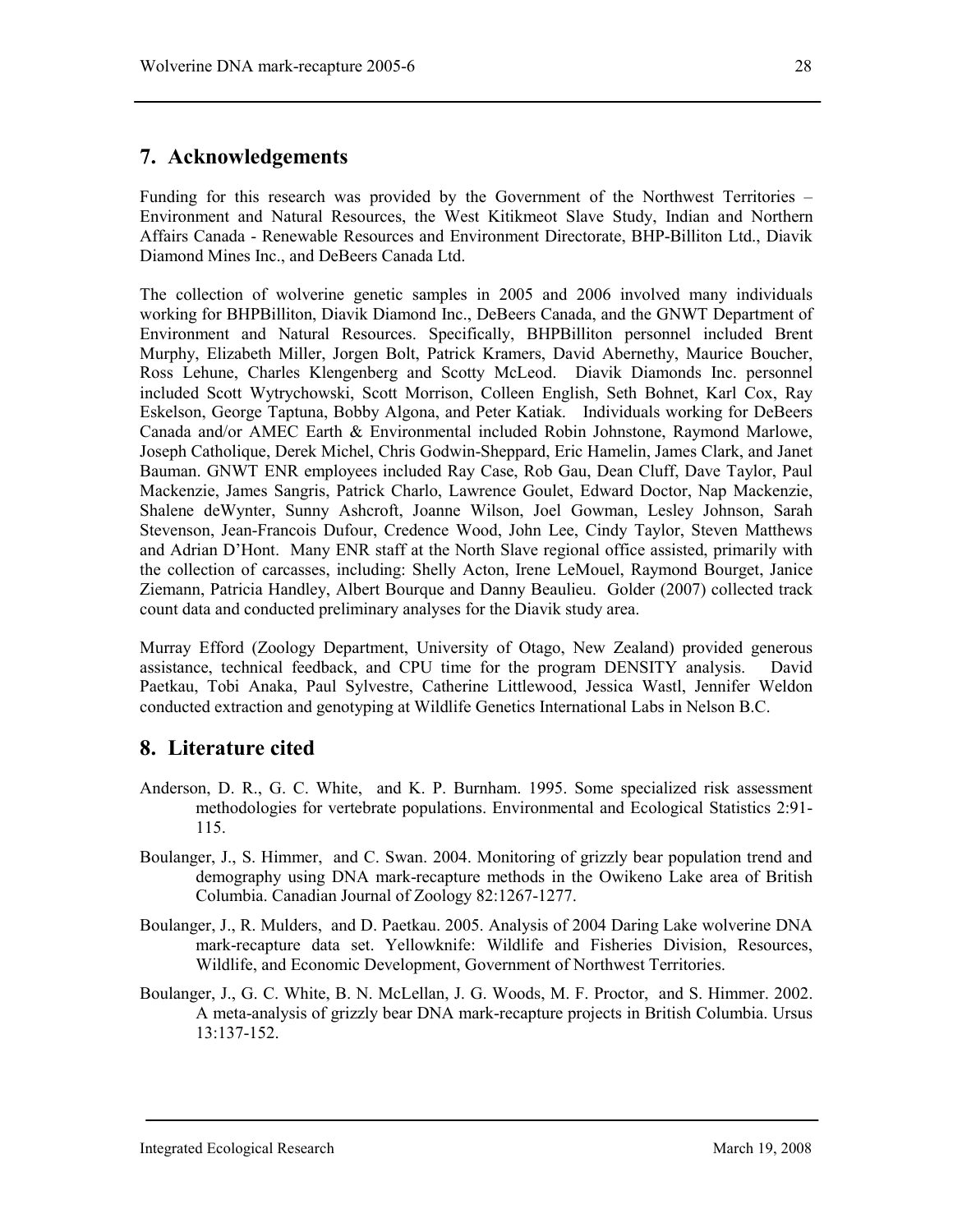- Brownie, C., J. E. Hines, J. D. Nichols, K. H. Pollock, and J. B. Hestbeck. 1993. Capturerecapture studies for multiple strata including non-markovian transitions. Biometrics 49:1173-1187.
- Burnham, K. P., and D. R. Anderson. 1998. Model selection and inference: A practical information theoretic approach. New York: Springer. 353 p.
- Burnham, K. P., D. R. Anderson, G. C. White, C. Brownie, and K. H. Pollock. 1987. Design and analysis methods for fish survival experiments based on release-recapture. Bethesda, Maryland: American Fisheries Society.
- Efford, M. 2004. Density estimation in live-trapping studies. Oikos 106:598-610.
- Efford, M., D. L. Borchers, and A. E. Byrom. 2007. Density estimation by spatially explicit capture–recapture: likelihood-based methods. Ecological and environmental statistics. In review.
- Efford, M., D. K. Dawson, and C. S. Robbins. 2004. DENSITY: software for analysing capturerecapture data from passive detector arrays. Animal Biodiversity and Conservation 27:217-228.
- Gerrodette, T. 1987. A power analysis for detecting trends. Ecology 68:1364-1372.
- Gibbs, J. P. 1995. Monitor 4: Software for estimating the power of population monitoring programs to detect trends in plant and animal abundance. Version 4.0. Syracuse, NY: National Biological Survey (http://www.im.nbs.gov/powcase/powcase.html).
- Golder. 2007. A comparison of methods for monitoring abundance and distribution of wolverines at the Diavik Diamond Mine. Prepared for Diavik Diamond Mines Inc. by Golder Associates Ltd.
- Hestbeck, J. B. 1982. Population regulation of cyclic mammals: the social fence hypothesis. Oikos 39:157-163.
- Hooge, P. N., and B. Eichenlaub. 1997. Animal movement extension to ArcView. Version 1.1. Anchorage AK: Alaska Science Center, Biological Science Office, U.S. Geological Survey.
- Huggins, R. M. 1991. Some practical aspects of a conditional likelihood approach to capture experiments. Biometrics 47:725-732.
- Jennrich, R. I., and F. B. Turner. 1969. Measurement of a non-circular home range. Journal of Theoretical Biology 22:227-237.
- Lincoln, F. C. 1930. Calculating waterfowl abundance on the basis of banding returns. U.S. Department of Agriculture Circular 118:1-4.
- Mulders, R., J. Boulanger, and D. Paetkau. 2007. Estimation of population size for wolverines *Gulo gulo* at Daring Lake, Northwest Territories using DNA-based mark-recapture methods. Wildlife Biology 13 (Suppl.2) In press.
- Nichols, J. D., and J. E. Hines. 2002. Approaches for the direct estimation of lambda, and demographic contributions to lambda, using capture-recapture data. Journal of Applied Statistics 29:539-568.